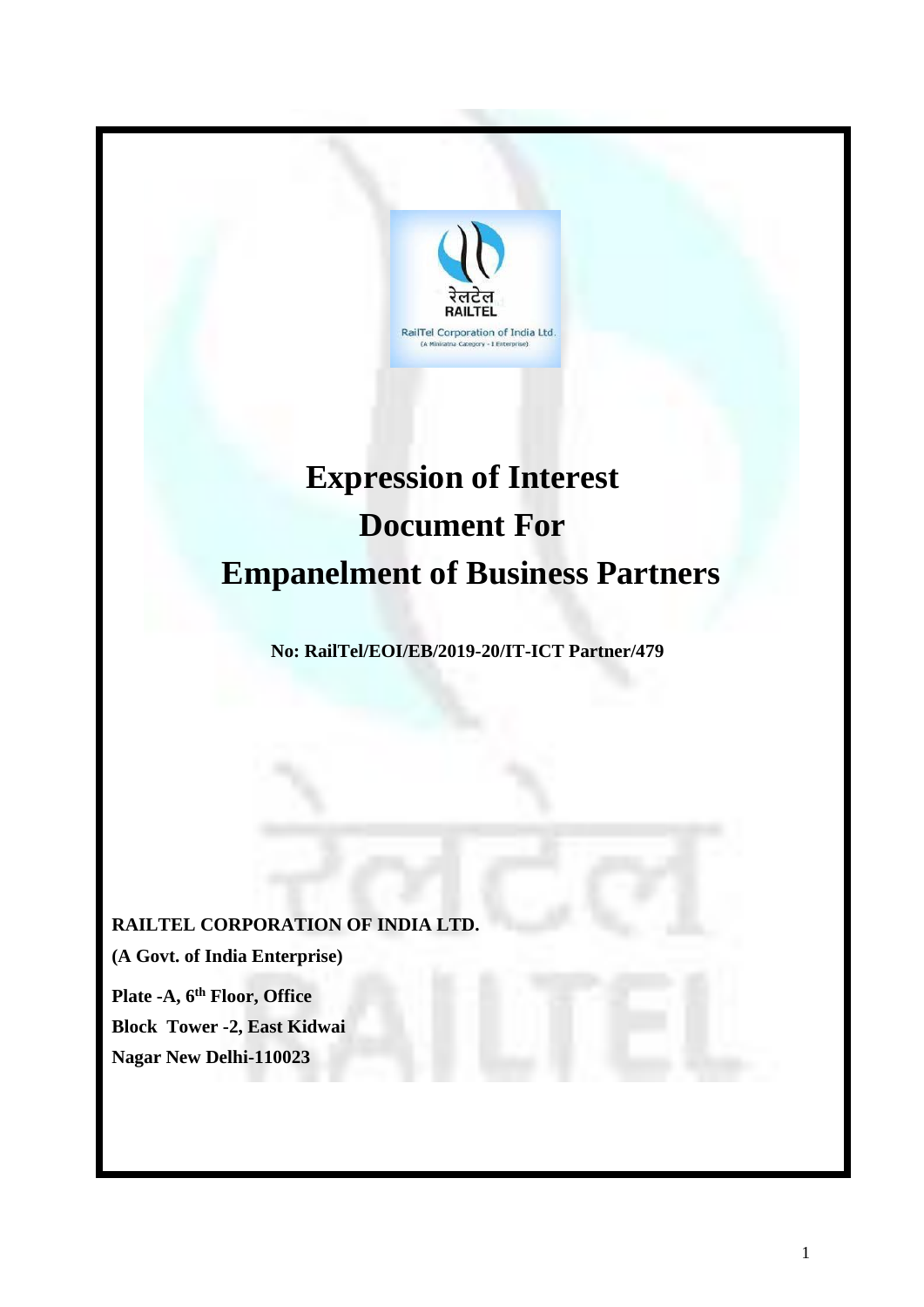## **NOTICE RailTel Corporation of India Ltd.** Plate A,  $6<sup>th</sup>$  Floor Office Block Tower 2, East Kidwai Nagar New Delhi -110023

#### **EOI No. RailTel/EOI/EB/2019-20/IT-ICT Partner/479**

RailTel Corporation of India Ltd., (hereafter referred to as RailTel) invites EOIs in sealed covers from reputed firms, for Empanelment of Business Partners. The details are as under:

| Downloading of EOI Documents from RailTel's website | 18/3/2020                               |  |  |
|-----------------------------------------------------|-----------------------------------------|--|--|
| Number of copies to be submitted                    | One as Hard Copy                        |  |  |
| Earnest Money Deposit (Refundable)                  | INR 1,00,000/-                          |  |  |
|                                                     | (Rupees One Lakh Only) Transfer         |  |  |
|                                                     | Online as per details given in section  |  |  |
|                                                     | 4.2 point no e)                         |  |  |
| EoI Fee (Including GST)                             | INR 5,000/-                             |  |  |
|                                                     | (Rupees Five Thousand Only)             |  |  |
|                                                     | Transfer Online as per details given in |  |  |
|                                                     | section 4.2 point no e)                 |  |  |
|                                                     |                                         |  |  |

All queries, if any, in connection with this EOI shall be sent to following officials (in word format)  $\&$ hard copy by post to RailTel Corporation of India Limited, Plate A, 6th Floor Office Block Towers 2, East Kidwai Nagar, New Delhi -110023 Prospective bidders are required to direct all communications related to this EOI, through the nominated Point of Contact persons:

| : Sr. Manager (Enterprise Business) |
|-------------------------------------|
|                                     |
|                                     |
|                                     |
|                                     |

In case of difficulties:

| Contact   | : Shashidhar Uppal                         |
|-----------|--------------------------------------------|
| Position  | : JGM (Enterprise Business)                |
| Email     | : shashi_uppal@railtelindia.com            |
| Telephone | : +91 - 124-2714000                        |
| Fax       | $: +91 - 124 - 4236084$                    |
|           |                                            |
| Contact   | : K. Manohar Raja                          |
| Position  | : Executive Director (Enterprise Business) |
| Email     | : kmr@railtelindia.com                     |
| Telephone | $: +91 - 124 - 2714000$                    |
| Fax       | : +91 - 124-4236084                        |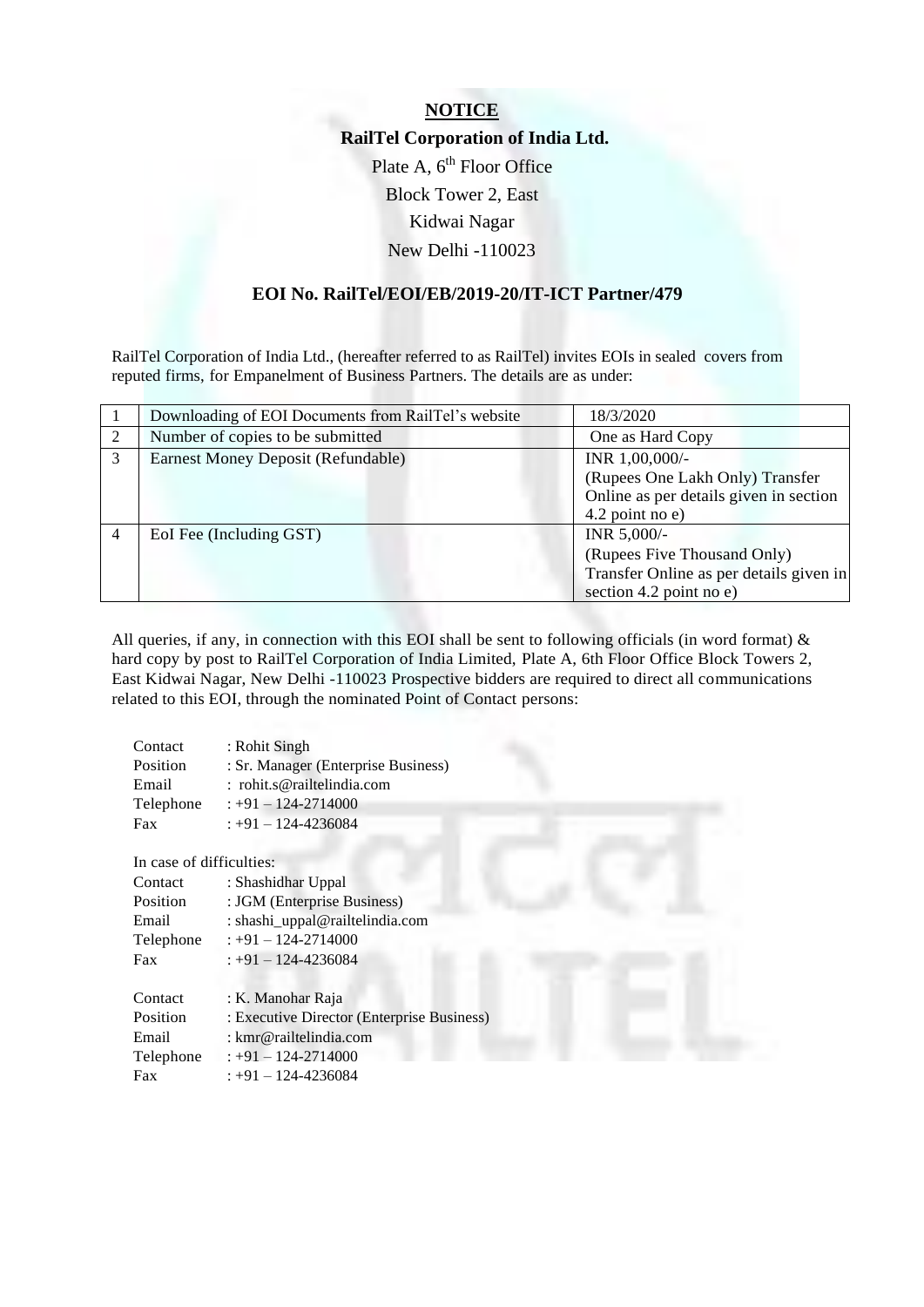## **Table of Contents**

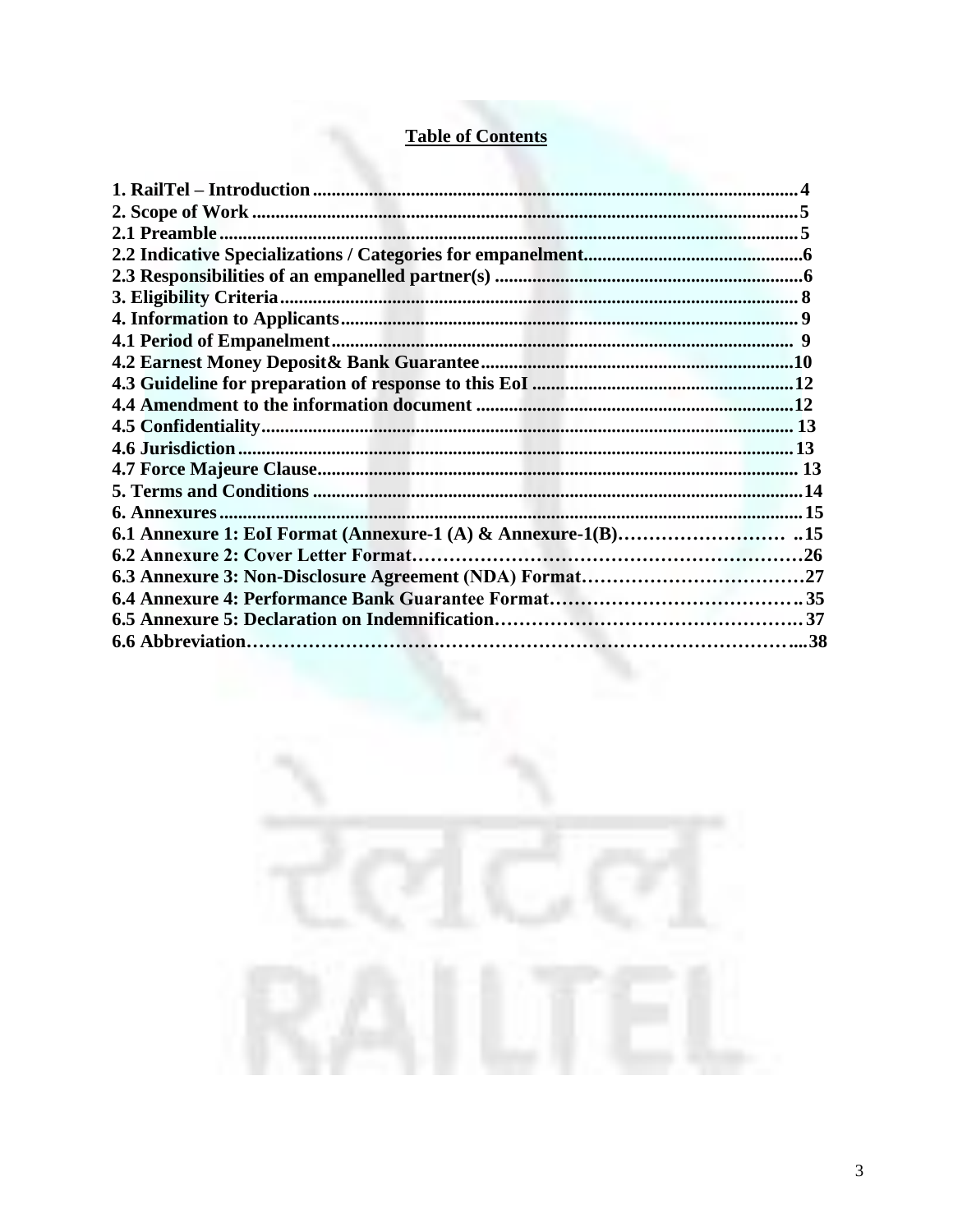## <span id="page-3-0"></span>**1 RailTel – Introduction**

RailTel Corporation of India Limited, a Public Sector Undertaking under the Ministry of Railways, Govt. of India, and is a national telecom service provider having NLD, IP2 and ISP licenses and IP1 registration and have built nation-wide optical fiber network. RailTel's objective is to create a nation-wide broadband telecom and multimedia network.

RailTel Corporation of India Limited (RailTel) an ISO-9001:2000 organization is a Government of India undertaking under the Ministry of Railways. The Corporation was formed in Sept 2000 with the objectives to create nationwide Broadband Telecom and Multimedia Network in all parts of the country, to modernize Train Control Operation and Safety System of Indian Railways and to significantly contribute to realization of goals and objective of national telecom policy 1999. RailTel is a wholly owned subsidiary of Indian Railways.

RailTel is building state of the art multimedia telecom network using SDH/DWDM based transmission systems and high end MPLS-IP routers. RailTel has extensive expertise in building telecom networks. Moreover, RailTel draws its manpower from signal and telecom branch of Indian Railway which has been in the business of construction, operation and maintenance of telecom systems for more than 50 years.

RailTel has created countrywide state of the art SDH/DWDM backbone optical transport network using latest technology. More than 400 cities covering over 42,000 RKMs across the country are connected on the network with multiple STM-16 (n x 2.5 Gbps) connectivity. RailTel has also implemented ultra-high capacity DWDM network over 10,000 RKM to provide 400 Gbps which is further upgradable to 800 Gbps in future.

RailTel's backbone Transport Network has been configured in multiple 'Self-Healing' Ring architectures which provide for redundancy by automatically redirecting and switching traffic from failed/ degraded routes for an uninterrupted service ensuring maximum up time and service reliability. The network supports multiple ring protection schemes. The network has been designed in such a way that full redundancy is available for bandwidth between any two points.

The whole network is managed by centralized network management system (NMS) and backup facilities located across India. RailTel has got unique advantage to offer the best quality service (QoS) from a single unified network with PAN India presence. This state of art network enables point and click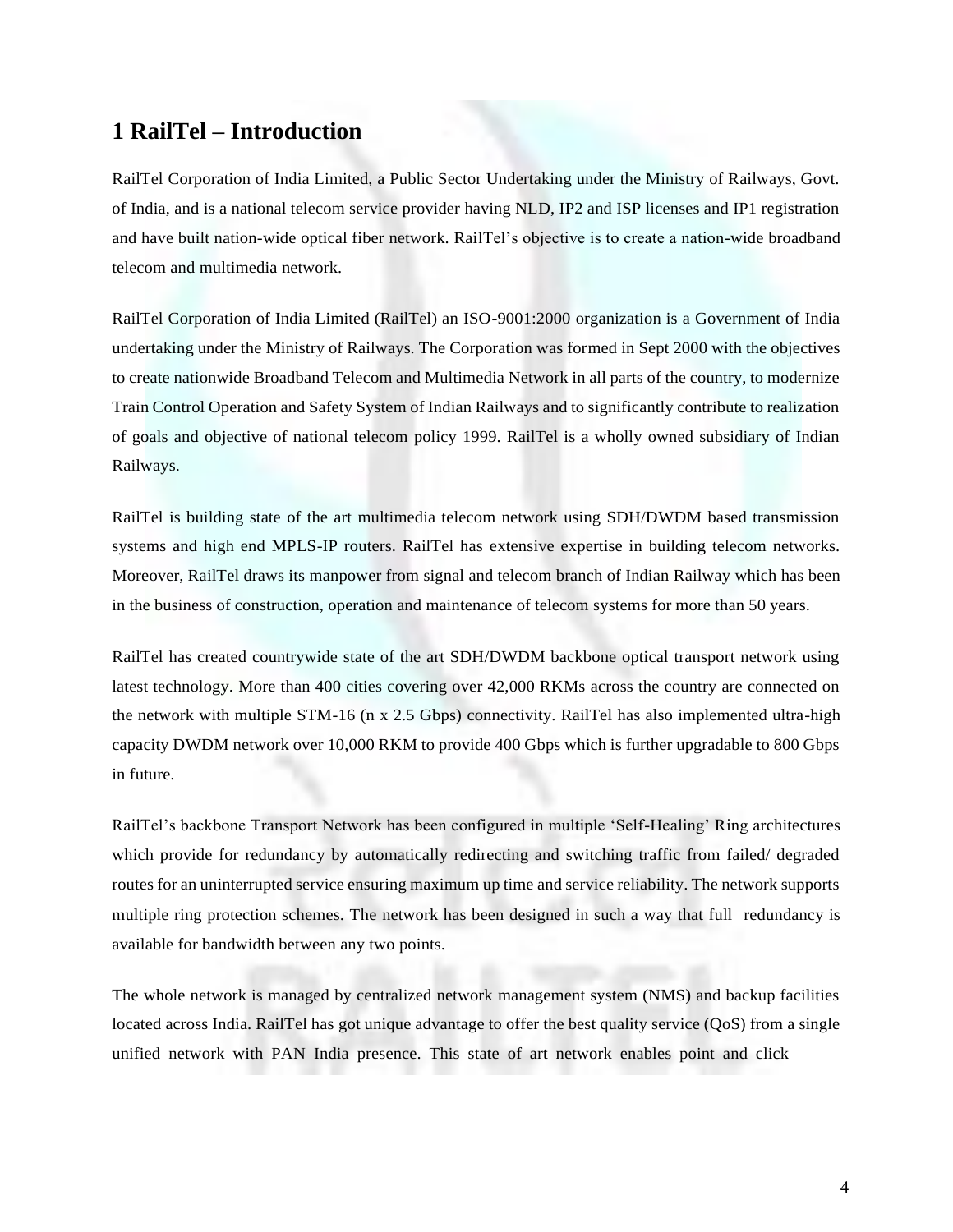provisioning of the bandwidth and other services from anywhere to anywhere in the country. It enables provisioning of traffic in any granularity from 2 MBPS to multiple of Gbps (n x Gbps) from its country wide strong backbone network.

One of the objectives of formation of RailTel was to spread telecom revolution in the remote and backward areas of the country by building state of the art multimedia network. In this process, RailTel has implemented country wide MPLS-IP backbone network to provide whole range of VPN & Internet services. The network has been built using high end routers. The network support services like Layer 3 and Layer 2 VPN services, broadband internet access, multicast services etc. The MPLS network has POPs at multiple cities across the country and is in process of being extended to several important cities/ towns also. RailTel is now entrusted with transformational agenda by the Government of India with various strategic projects which are of national importance. Some of such projects are:

1 National Broadband Network

- 2 National Knowledge Network
- 3 Alternative Network for National Security
- 4 Intelligent Network Infrastructure for Smart City Communications
- 5 Rural Broadband
- 6 Citywide High Quality Gigabit Wi Fi
- 7 National Infrastructure Disaster Response Management
- 8 Public Safety and Security
- 9 Technological Innovation and Invention

## <span id="page-4-0"></span>**2 Scope of Work**

#### <span id="page-4-1"></span>**2.1 Preamble**

RailTel wishes to enter aggressively in Project Business, intending to expand its market share into various technology offerings such as Telepresence, GSM-R, Maintenance of SWAN, Cloud services, Content Delivery Platforms, Storage and Server, Telecom Networking, Data Center, Transmission Network, Data Network, Wi-Fi Business, Network Solution, System Integration etc., thereby building up its formidable presence in telecom and IT industry, in order to fulfill its objective of multi-fold growth in its turnover and profitability. Therefore, RailTel requires to empanel business partners for providing Business Solutions to its Customers.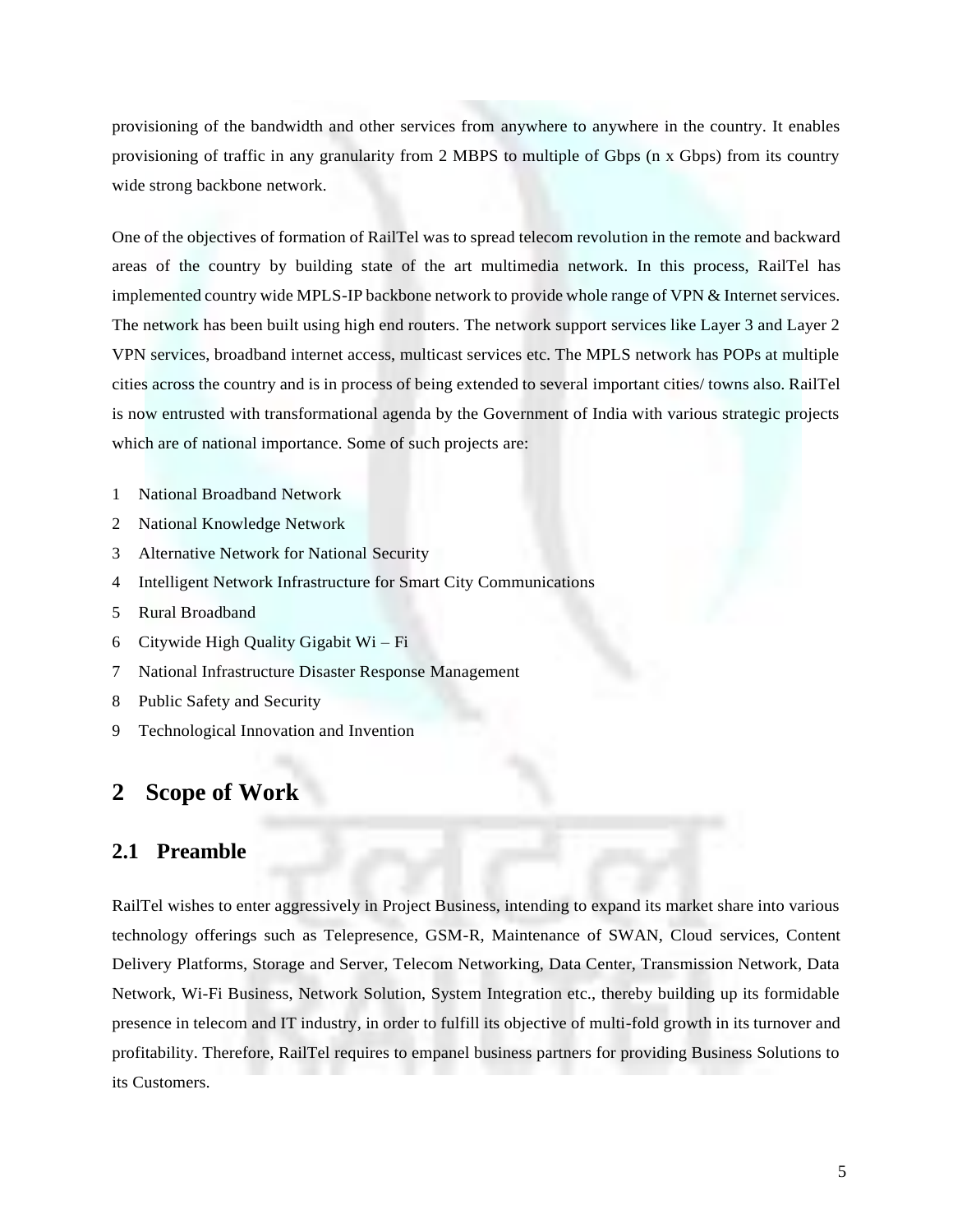## <span id="page-5-0"></span>**2.2 Indicative Specializations / Categories for Empanelment**

The following list is indicative of the Specializations / Categories for which RailTel desires to empanel organizations:

- i) Health Care
- ii) Education Sector
- iii) Financial Technology (FinTech)
- iv) IT Management for Mining Industry like Coal etc.
- v) Wi-Fi Network Services
- vi) Video Surveillance Services
- vii) Railway Signaling / associated Technologies
- viii) Telecom/ Network Services and Its Operations and Maintenance
- ix) MW Tower/Mast/Radio/Last Mile Solutions, Installation, Commissioning & Maintenance
- x) Data Center Services / Facility Management Services
- xi) Network/ ICT Security
- xii) Enterprise Solution / ERP
- xiii) Office Automation and Document Management/Document Security
- xiv) Aadhaar Based Solutions
- xv) Mobile Application Development
- xvi) Software/Application Development including Web Development and AMC
- xvii) Vendor Management System
- xviii) Surveys/OFC Laying/Utilities and Maintenance etc
- xix) SD-WAN-Software Defined Wide Area Network
- xx) IT Solutions/E-Governance solutions for Government departments/PSUs
- xxi) Consultancy and Digital Transformation
- xxii) Any other specific Specialization / Services

### **2.3 Responsibilities of an empaneled partner(s)**

- a) The empanelment partner shall respond to each request for quotation raised by RailTel within stipulated time decided by RailTel.
- b) The empaneled partners shall support RailTel in preparation of the tender response.
- c) The empaneled partners shall provide training to the client personnel during the transition phase of the project (if required).
- d) The empaneled partners shall abide by all terms and conditions for the complete period of empanelment.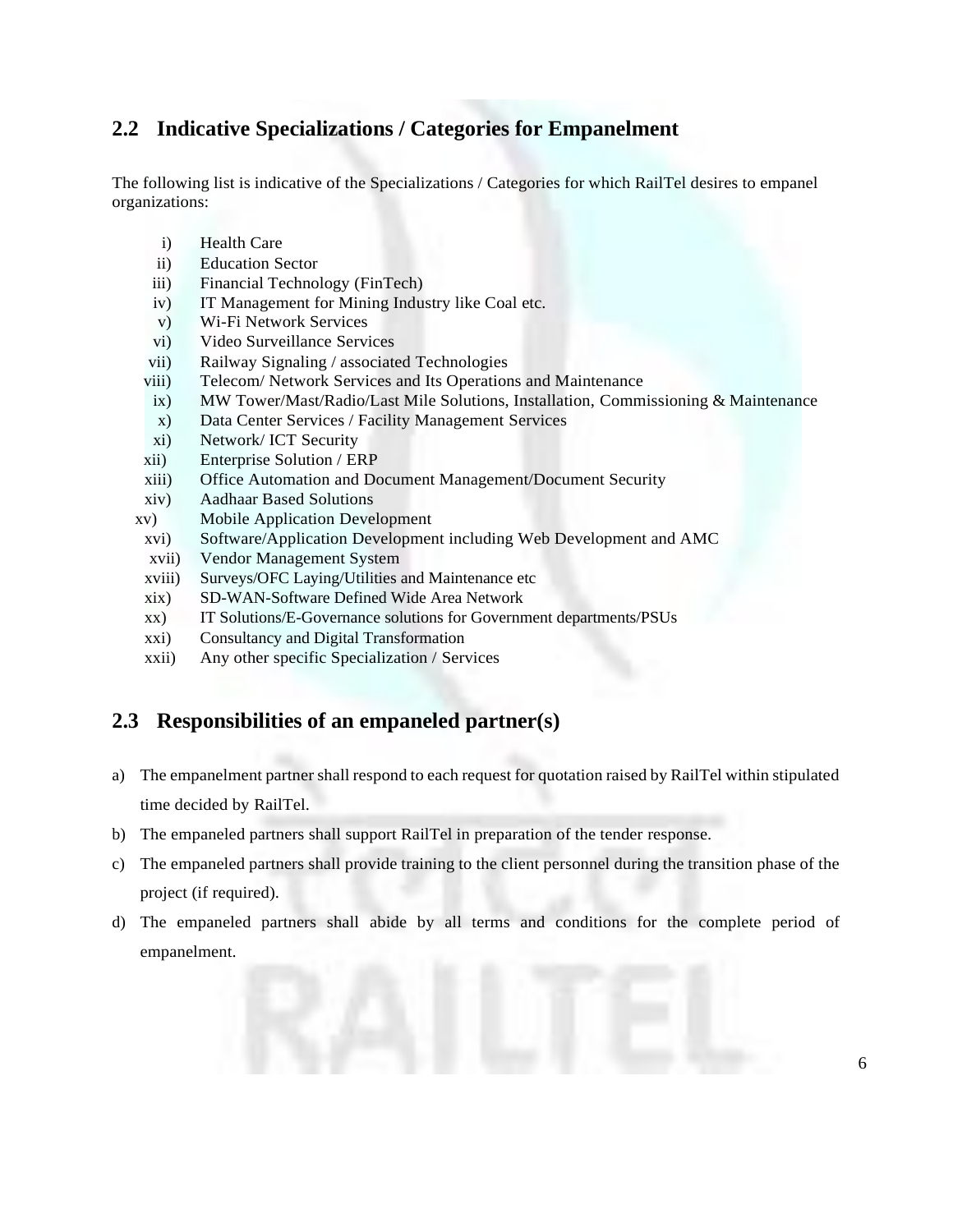- e) The empaneled partners shall inform RailTel if any opportunity for a partnership to compete for a project is realized by the partner.
- f) The empaneled partners, when participating in a tendering process in consortium with RailTel, shall be responsible for any inaccurate or incorrect information furnished as part of the bid submission. Further, the empaneled partner shall solely bear the consequences of the same
- g) This empanelment shall be valid for RailTel Corporation of Corporation India and its subsidiaries
- h) Empaneled Partner must ensure fulfilment of regulatory compliances and licenses for the services being offered for. In this regard Empaneled Partner shall indemnify RailTel against any non- compliance and submit a declaration as per Annexure 3 on the company letter head duly signed by authorized signatory. Annexure-3 is attached.

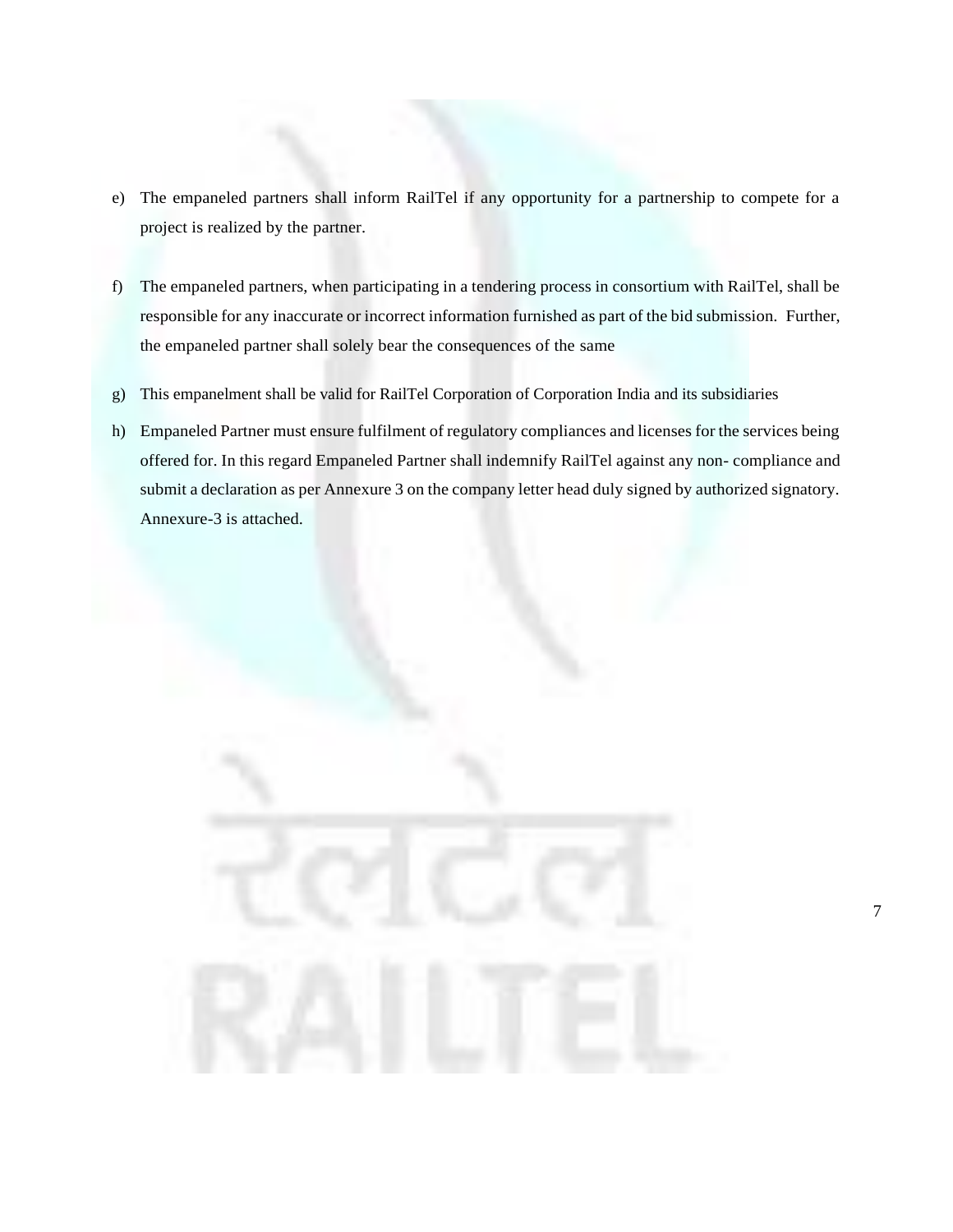## <span id="page-7-0"></span>**3 Eligibility Criteria**

The applicant will be evaluated for empanelment as a business partner, inter-alia, based on the prequalification criteria mentioned below.

| S. No.                  | <b>Pre-Qualification Criteria</b>                                                                                                                                                                                                                                          | <b>Reference Details/Documentary</b><br><b>Evidence</b>                           |  |  |
|-------------------------|----------------------------------------------------------------------------------------------------------------------------------------------------------------------------------------------------------------------------------------------------------------------------|-----------------------------------------------------------------------------------|--|--|
| $\mathbf{1}$            | The applicant should be an established firm<br>operating in India for last 2 years.                                                                                                                                                                                        | Certificate of Incorporation / Any other<br>relevant document                     |  |  |
| $\overline{2}$          | The applicant should have a cumulative<br>turnover for category wise in last three years:<br>a) Category One: Rs.7.5 Cr to Rs.15 Cr<br>b) Category Two: Above Rs.15 Cr to Rs.25 Cr<br>c) Category Three: Above Rs.25 Cr to Rs.75 Cr<br>d) Category Four: Above Rs.75 Crore | Copy of CA audited certificate indicating<br>turnover for the last 3 FYs.         |  |  |
| $\overline{\mathbf{3}}$ | The applicant must have positive net worth in<br>FY 2018-19.                                                                                                                                                                                                               | Copy of audited document or CA certificate<br>indicating net worth for FY 2018-19 |  |  |
| $\overline{\mathbf{4}}$ | The applicant should be Limited company /<br>Private Limited Company, partnership firm or a<br>company registered with the Registrar of<br>Firms / Registrar of Companies (as applicable).                                                                                 | Partnership Deed/Memorandum and Article<br>of Association                         |  |  |
| $\overline{5}$          | The applicant should be an income $-$ tax<br>assessee having filed its income tax return for<br>last 2 financial years.                                                                                                                                                    | Copy of Income Tax Return for last 2 years                                        |  |  |
| 6                       | The applicant should be an authorized dealer<br>having GST registration.                                                                                                                                                                                                   | <b>GST Registration certificate / copies</b>                                      |  |  |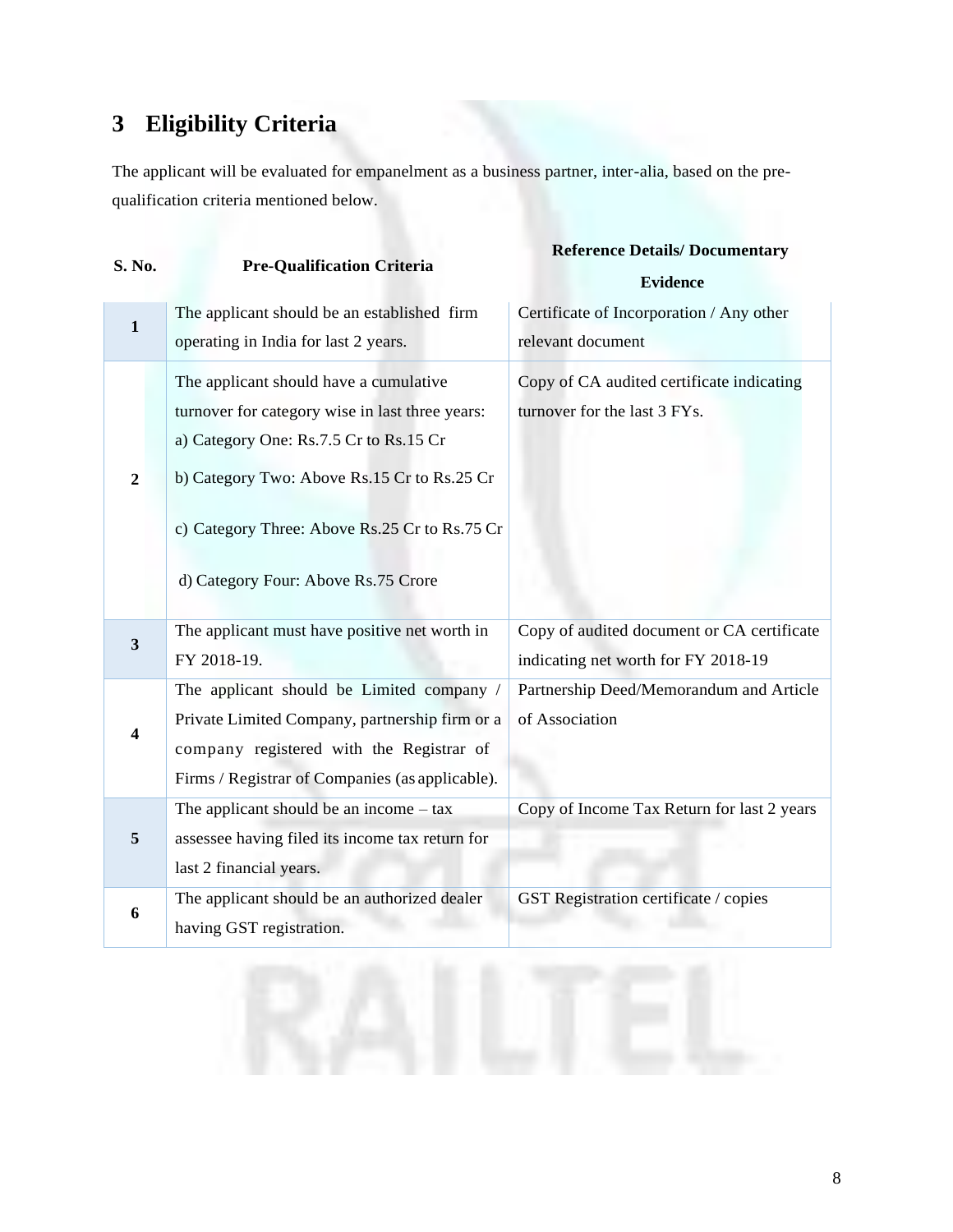|                |                                                                                                                       | <b>Reference Details/Documentary</b><br><b>Evidence</b> |  |  |
|----------------|-----------------------------------------------------------------------------------------------------------------------|---------------------------------------------------------|--|--|
| S. No.         | <b>Pre-Qualification Criteria</b>                                                                                     |                                                         |  |  |
| $\overline{7}$ | The applicant should not have been blacklisted                                                                        | Self-Declaration on Company letterhead                  |  |  |
|                | by any of the PSUs for the past 2 years.                                                                              |                                                         |  |  |
|                | Successful Execution of Order (Minimum order<br>value with Combination of upto Maximum five                           | Attach PO's/work orders/certificates from               |  |  |
|                | orders (in the particular field of specialization                                                                     | specifying "completion"<br>customers<br><sub>or</sub>   |  |  |
|                | applied for)                                                                                                          | "satisfactory work in progress"<br>and                  |  |  |
|                |                                                                                                                       | reference details with contact details of the           |  |  |
|                |                                                                                                                       | customer.                                               |  |  |
| 8              | /Specialization applied for).:                                                                                        |                                                         |  |  |
|                | Category One: Rs. 50 Lakh to Rs.1 Cr<br>a)                                                                            |                                                         |  |  |
|                | Category Two: Rs. 1 Cr to Rs. 2 Cr<br>b)                                                                              |                                                         |  |  |
|                | Category Three: Above Rs.2 Cr and upto<br>$\mathcal{C}$ )<br><b>Rs</b> 20 Cr<br>Category Four: Above 20 Cr<br>$\rm d$ |                                                         |  |  |
|                | The applicant shall have at least 10 active                                                                           | Certificate issued by HR / Authorized                   |  |  |
| 9              | professionals on company payroll (in the                                                                              | signatory on company letterhead                         |  |  |
|                | category applied for).                                                                                                |                                                         |  |  |

## <span id="page-8-0"></span>**4 Information to Applicants**

## <span id="page-8-1"></span>**4.1 Period of Empanelment**

- a) The validity period of empanelment will be 3 years from the date of Letter of Intent issued to the firm.
- b) The period of empanelment may be extended YoY basis as mutually agreed between RailTel and the empaneled partner.
- c) RailTel will review the performances of the Empaneled Partners on Quarterly/Half-yearly basis taking into account the market potential and development. However**,** RailTel reserves the right to terminate empanelment any time and **en-cash the PBG** after reviewing One Year Performance of the Partner.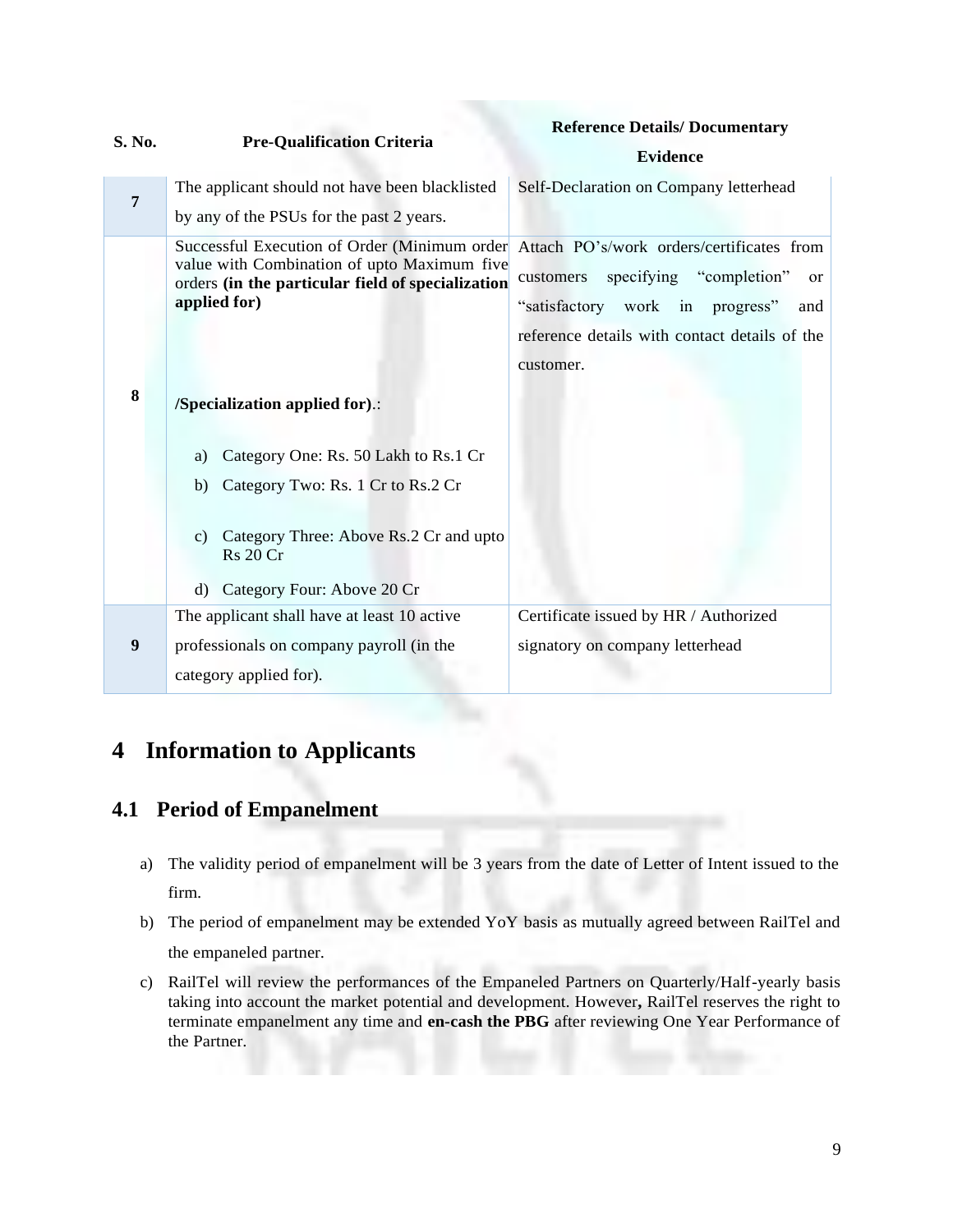#### **4.2 Earnest Money Deposit & Bank Guarantee**

- a) The applicant for the empanelment shall furnish a sum of INR 1, 00,000/- (INR One Lakhs only) as earnest money in favor of RailTel Corporation of India Limited.
- b) EMD of unsuccessful bidders will be released/returned within 30 days from due date of date of issue of LoI to successful bidders or validity of the offer submitted.
- c) Tender document fee/cost is non- refundable.
- d) The applicants shall hold the offer open for a period of 180 days from the date of opening of EoI. It being understood that that after submitting the response to this EoI, it will not back-out from his offer or modify the terms and conditions thereof. If the applicant fails to observe or comply with the foregoing stipulation, the aforesaid amount deposited as Earnest Money shall be liable to be forfeited by the RailTel.
- e) The Earnest Money should be furnished in the form of online transfer of amount in our UBI collection account (both Rs 5000/ as EOI fee and Rs 1 lacs as EMD amount) for further processing along with respective UTR numbers of the transaction shared with the bid in hardcopy/or on mail. The details of the Bank account are given below:

| <b>Account Name</b>             | Nature of<br>A/c | <b>Bank</b> | <b>Branch Name</b> | Account No.                                  | IFSC |
|---------------------------------|------------------|-------------|--------------------|----------------------------------------------|------|
| <b>CO</b> Collection<br>Account | Collection UBI   |             | Delhi              | Yusuf Sarai, New 340601010050446 UBIN0534064 |      |

- f) The earnest money of unsuccessful applicant will save as herein before provided, be returned within reasonable time to the applicant however RailTel shall not be responsible for any loss or depreciation that may happen to the security for the due performance of the above stipulation to keep offer open for the period specified in the EoI documents or to the Earnest Money while in their possession nor be liable to pay interest thereon.
- g) If the EoI is accepted, the amount of Earnest Money will be held as security deposit for due and faithful fulfillment of contract or till the time the Contract Performance Guarantee (Security Deposit) as required and duly signed formal contract duly is received by the purchaser.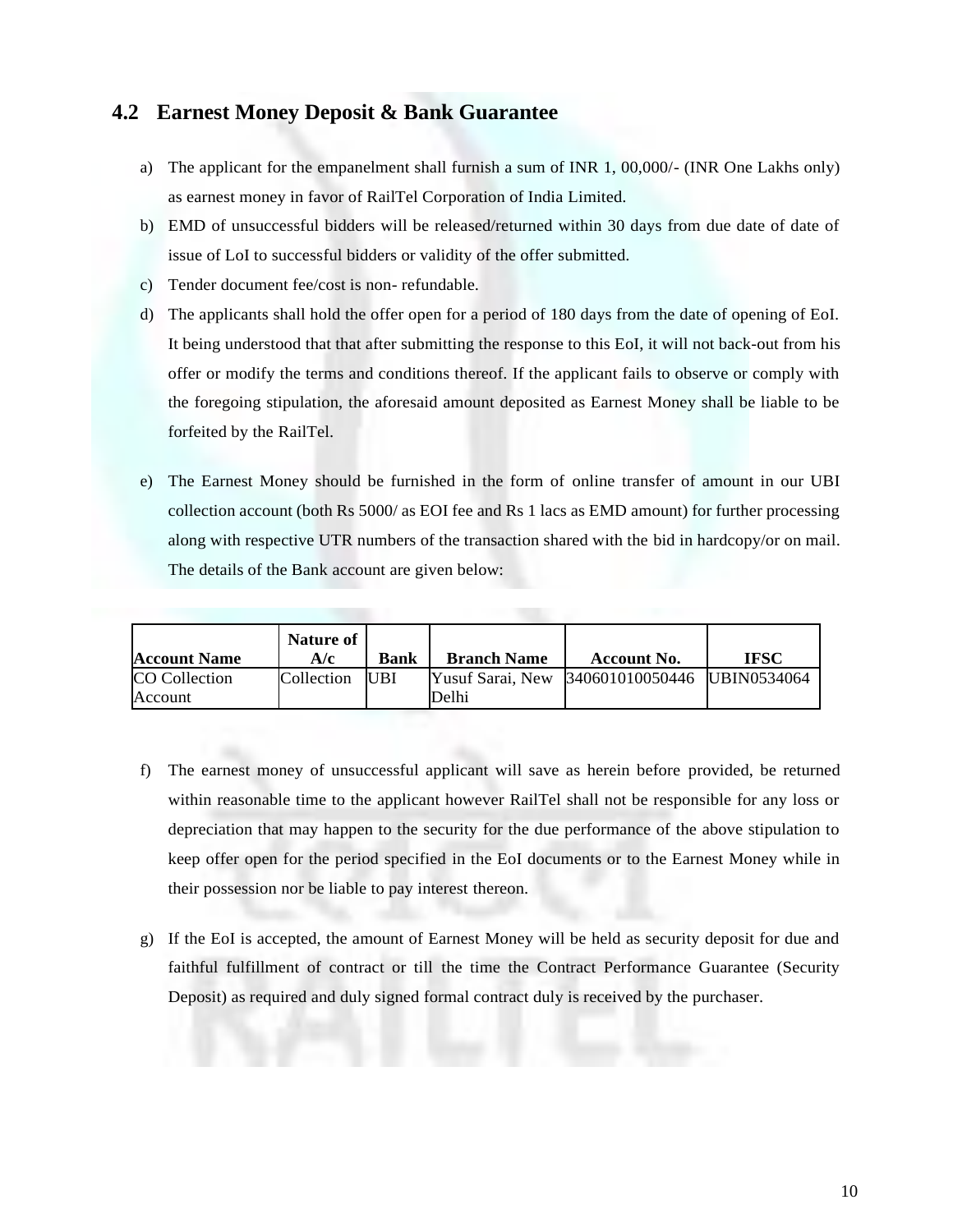- h) The EoI not accompanied by Earnest Money will be summarily rejected.
- i) **Bank Guarantee:** On receipt of Letter of Intent of EoI from RailTel, the applicant shall, within a period of 15 days from the date of issue of Letter of Intent (LOI), submit the security deposit of amount (as per category applied for) in the form of Bank Guarantee from a scheduled commercial bank for the duration of the empanelment or extended period, if any, in favor of RailTel Corporation of India Limited.:
	- **a. Category One & Two: Rs.2 Lakh**
	- **b. Category Three: Rs.3 Lakh**
	- **c. Category Four: Rs. 5 Lakh**

Without any prejudice to its rights of any other remedy, on failure of the business partner to provide services under this EoI or in case of any breach in the terms and conditions of this EoI, RailTel shall en-cash/forfeit the said BG.

- j) On receipt of BG, EMD will be refunded without any interest. BG should be valid for the period of empanelment, i.e. 3 years from date of empanelment or extended period
- k) Certain benefits / preferential treatment shall be extended to the registered MSMEs/NSIC as per guidelines issued in the latest notification of Ministry of MSME/NSIC/ Government of India. MSMEs who are interested in availing themselves of these benefits should enclose with their offer the proof of their being MSME registered with any of the agencies mentioned in the notification of Ministry of MSME and must also indicate the terminal validity date of their registration. **For exemption in EMD for MSME registered agencies, the applicant will be empaneled in that particular area of work up to a particular value and for the period depending on the details available in the Registration Certificate.** However, they have to submit the Bank Guarantee as applicable after the issuance of the LoI

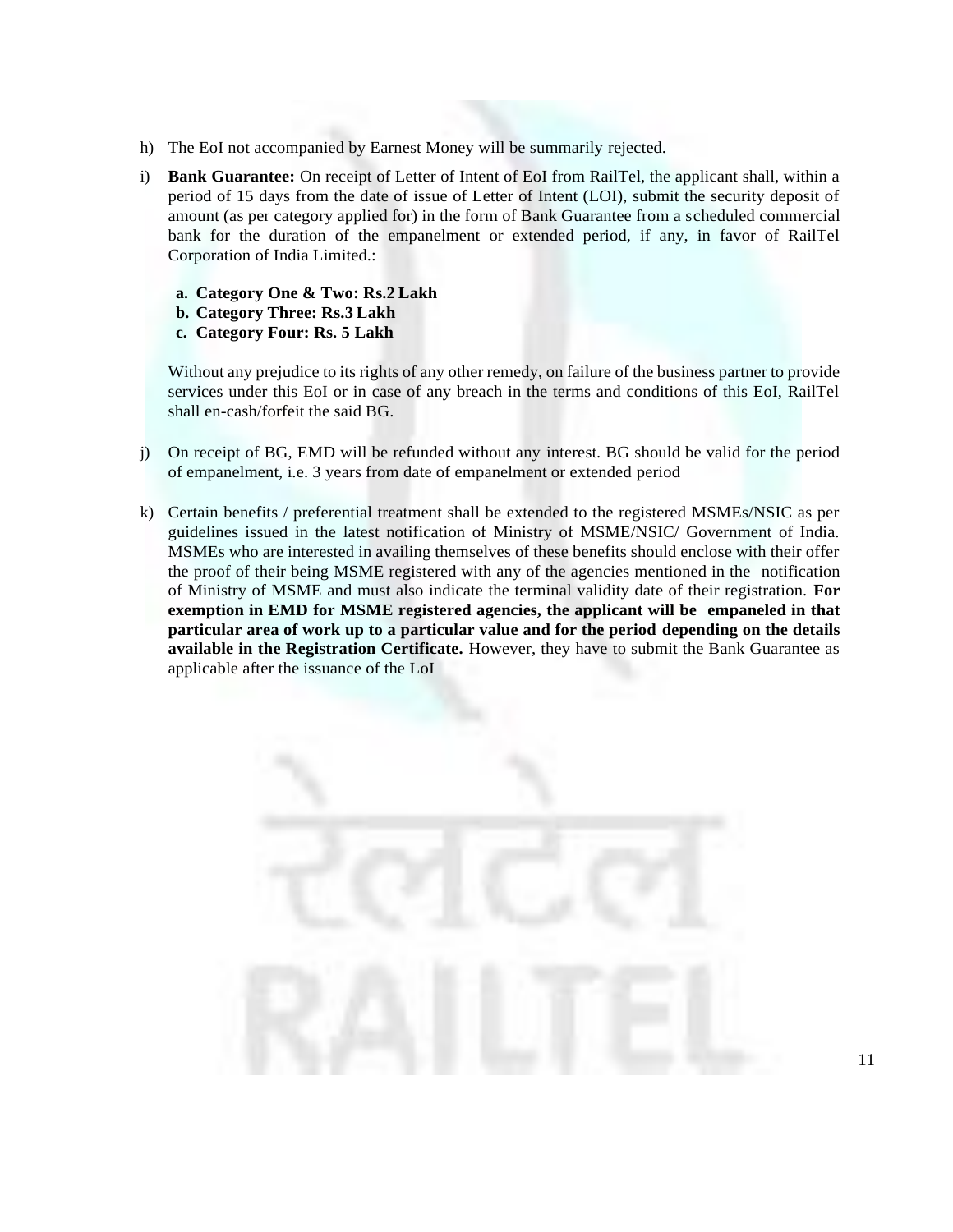### <span id="page-11-0"></span>**4.3 Guideline for preparation of response to this EoI**

.

Applicants are requested to follow the below guidelines while preparing their responses to EoI.

- a) The EoI should be in the format provided in Annexure 1. Any EoI not found responsive to the details mentioned in this document may be rejected.
- b) The applicant is requested to review the response before submission as the submitted response shall be considered final and no revision will be permitted.

### <span id="page-11-1"></span>**4.4 Amendment to the information document**

RailTel may, for any reason, whether at their own initiative or in response to a clarification requested by an interested applicant, modify this document through amendment. In such case, the following rules will apply:

- a) Any amendment shall be issued in writing through addenda.
- b) Addenda shall be hosted on RailTel's website. Any Applicant who wishes to receive the addenda via email can send an email to the email address indicated in the Notice section requesting for the same.
- c) Any such modification will overrule the original version and previously modified version.
- d) RailTel, at its discretion, may extend the deadline for submission of EoI, after considering the materiality of the amendment.

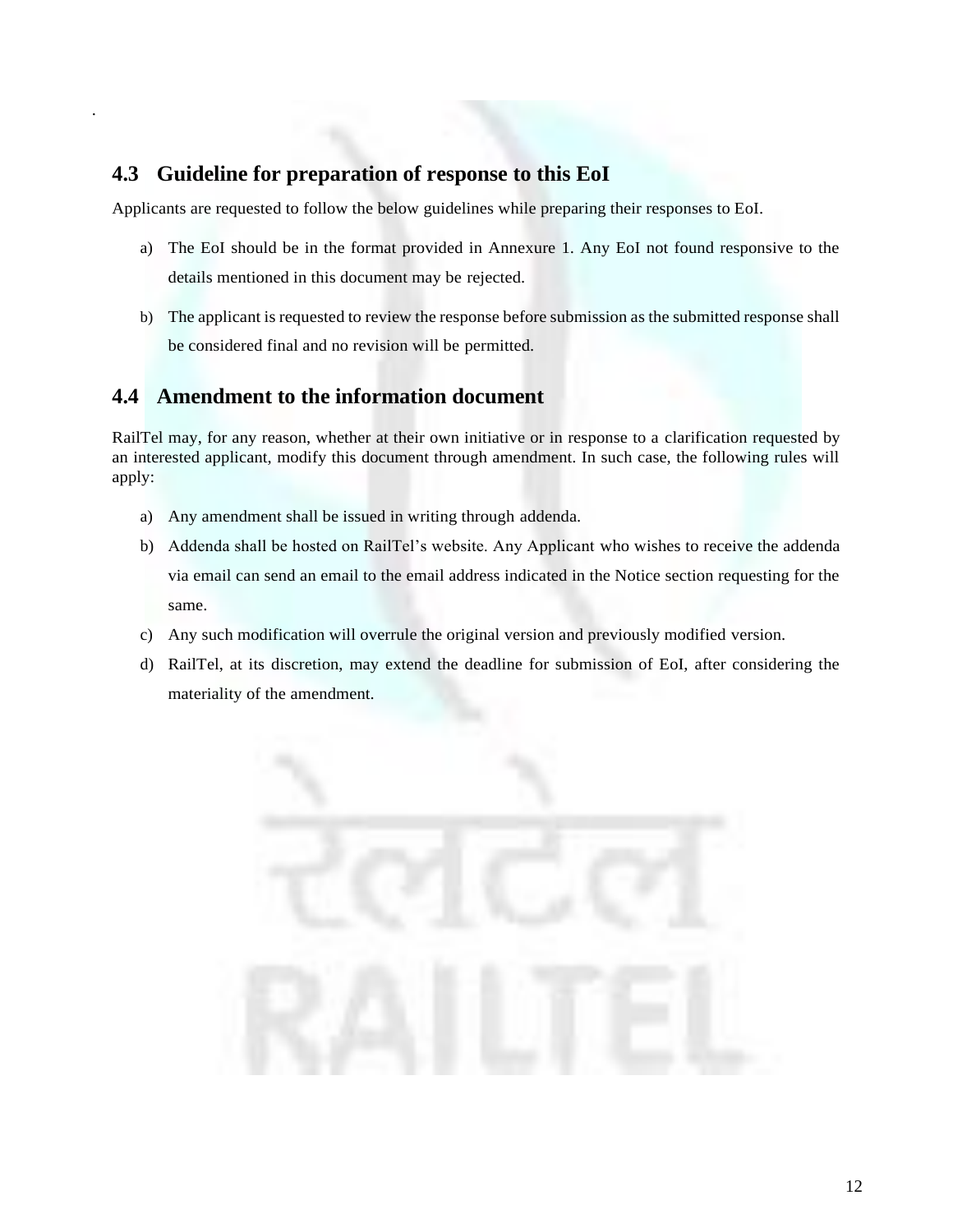#### <span id="page-12-0"></span>**4.5 Confidentiality**

The empaneled Business Partner and their personnel will not, either during the term or after expiration of this contract, disclose any proprietary or confidential information relating to the services, contract or business or operations of RailTel or its clients without the prior written consent of RailTel.

#### <span id="page-12-1"></span>**4.6 Jurisdiction**

The parties through respective signatories shall settle any dispute or disagreement with respect to performance, non-performance or defective performance of respective obligation amicably. In the event of disputes remaining unresolved, the parties shall refer the matter to a single arbitrator under arbitration law that may be applicable, whose appointment shall be done by Chairman & Managing Director, RailTel Corporation of India Limited. The place of arbitration shall be New Delhi and the language used shall be English.

#### <span id="page-12-2"></span>**4.7 Force Majeure Clause**

If at any time, during the continuance of this contract, the performance, in whole or part, by either party, of any obligation under this contract shall be prevented or delayed by reason of any war, hostility, act of the public enemy, Civil Commotion, Sabotage, Fires, Floods, Earthquakes, explosions, strikes, epidemics, quarantine restrictions, lockouts, any statute, statutory rules/ regulations, order of requisitions issued by any Government Department or Competent Authority of acts of God ( here-inafter referred to as event) then provided notice of the happening of any such event is given by either party to the other within twenty one days from the date of occurrence thereof, neither party shall, by reason of such event, be entitled to terminate this Contract nor shall either party have any claim for damage against the other in respect of such non- performance or delay in performance, and the obligations under the Contract shall be resumed as soon as practicable after such event has come to an end or ceased to exist, PROVIDED FURTHER that if the performance in whole or part of any obligation under this Contract is prevented or delayed by reason of any such event beyond a period as mutually agreed to by RailTel and the Contractor after any event or 60 days in the absence of such an agreement whichever is more, either party may at its option terminate the Contract provided also that if the contract is so terminated under this clause RailTel may at the time of such termination take over from the Contractor at prices as provided for in the contract, all works executed or works under execution.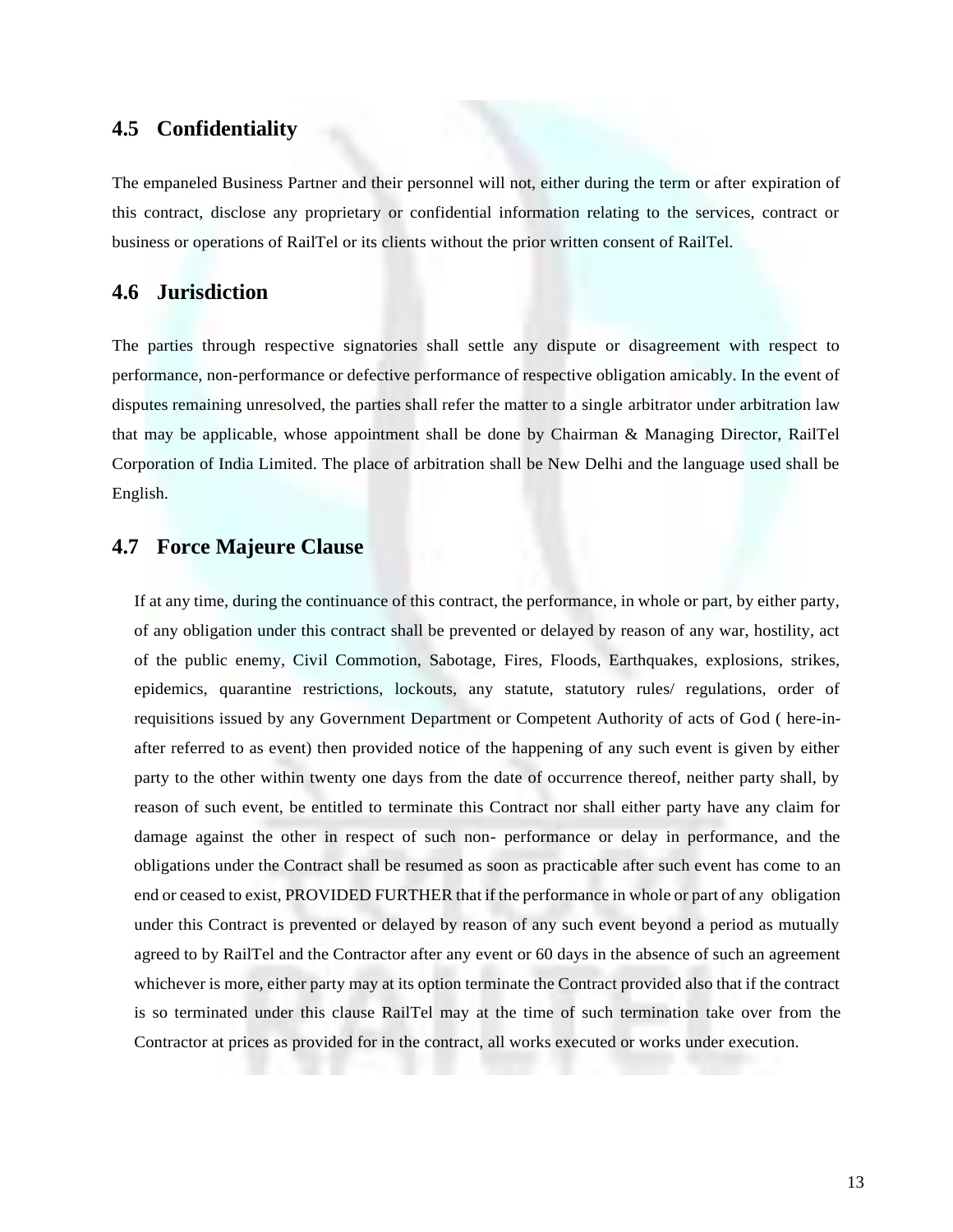## <span id="page-13-0"></span>**5 Terms and Conditions**

- a) The empaneled partner needs to sign an NDA with RailTel as per RailTel's policy.
- b) RailTel reserves the right to accept or reject any or all application(s) without assigning any reason whatsoever. RailTel's decision in this regard shall be binding and final.
- c) The bidder should furnish a list of its Partner's/Directors and a declaration that such partners/Directors has no interest in any other bidders in respect of the same tender.
- d) Business partners will be empanelled based on the eligibility criteria mentioned in the EoI document considering the skill matrix, financials and past experience of the firms.
- e) **Sole proprietary firms** are not allowed to participate for the empanelment.
- f) RailTel reserves the right to verify the particulars furnished by the applicant independently, If any of the information, furnished by the applicant, is found incorrect at a later stage, RailTel may forfeit the EMD or encash the Bank Guarantee or the bidder may have to borne the losses incurred by RailTel.
- g) If the empaneled partner doesn't not respond to the enquiries on three different occasions or express their inability to quote for enquiries, RailTel reserves the right to cancel its empanelment.
- h) If the business partner is unable to quote against any query floated by RailTel, Regret letter must be sent, failure to do so repeatedly may result in deletion of the business partner's name from the approved list of Business Partners.
- i) Wherever required, specific MoU/agreement will be signed with respective partner for specific business opportunity (RFP/Tender/Bid).
- j) The applicant after submitting the response to this EoI, agree with RailTel for honoring all aspects of fair trade practices.
- k) The applicant shall bear all cost associated with the preparation and submission of the response to this EoI.
- l) The lock-in period for empanelment will be one (01) year, after one year in case any partner wishes to withdraw/exit empanelment, the same can be done by giving a written notice of 3 months, provided there are no obligations pending on the part of bidder.
- m) Based on the involvement of the Business Partner in various stages of converting/bringing business, suitable preference will be given to the concerned business partner in terms of higher lead factor during evaluation from selected business partner.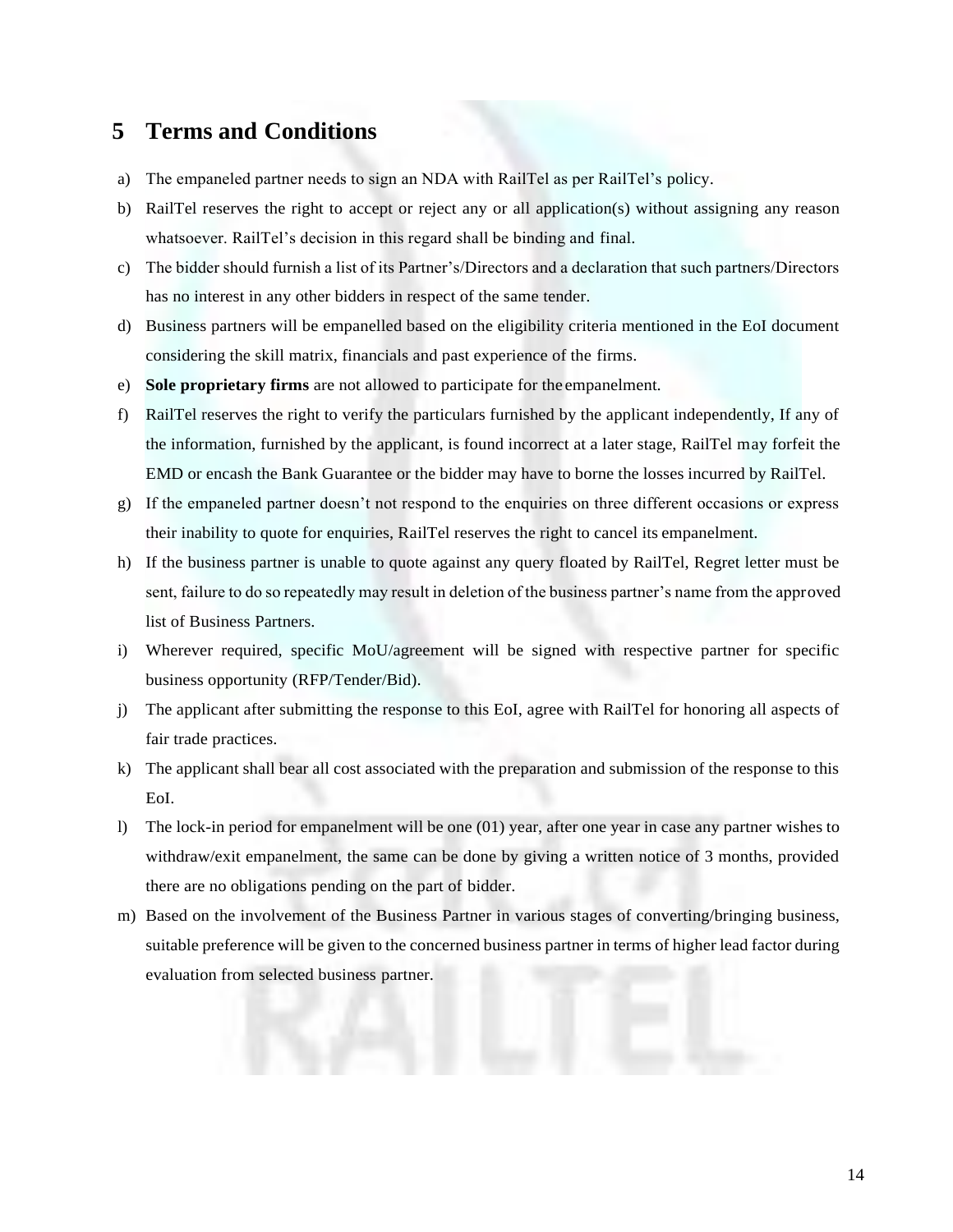## <span id="page-14-0"></span>**6 Annexures**

#### <span id="page-14-1"></span>**6.1 EoI Format**

The response to the EoI needs should cover following and should reach RailTel before the submission Timeline. RailTel reserves the right to reject any response received after the mentioned deadline.

- a) The cover letter in the format mentioned in Annexure 2 should be part of the expression of interest being submitted. Duly signed by Authrised Signatory of the Company. The power of Attorney in favor of Authorised Signatory issued by competent authority shall be part of the proposal.
- b) Application must include the EoI fees and EMD amount (UTRs number of online transaction to be submitted in hardcopy/shared on mail for both EMD amount and Tender fee. The amount of EMD/Tender fees to be submitted is mentioned in section 4.2.
- c) The applicants need to provide all the reference details/documentary evidences required to fulfill the eligibility criteria as applicable. The applicant are expected to submit evidences to meet all the eligibility criteria mentioned in Section 3.
- d) The applicants need to provide the details of the point of contact who shall be contacted from RailTel for any matter pertaining to the empanelment or the EoI process in the future.
- e) Applicants required to fill the form given below which would capture the category(s) in which the applicant wants to get itself empanelled with RailTel Corporation of India Ltd. The form would also capture the applicant's profile as per **Annexure -1 (A)**

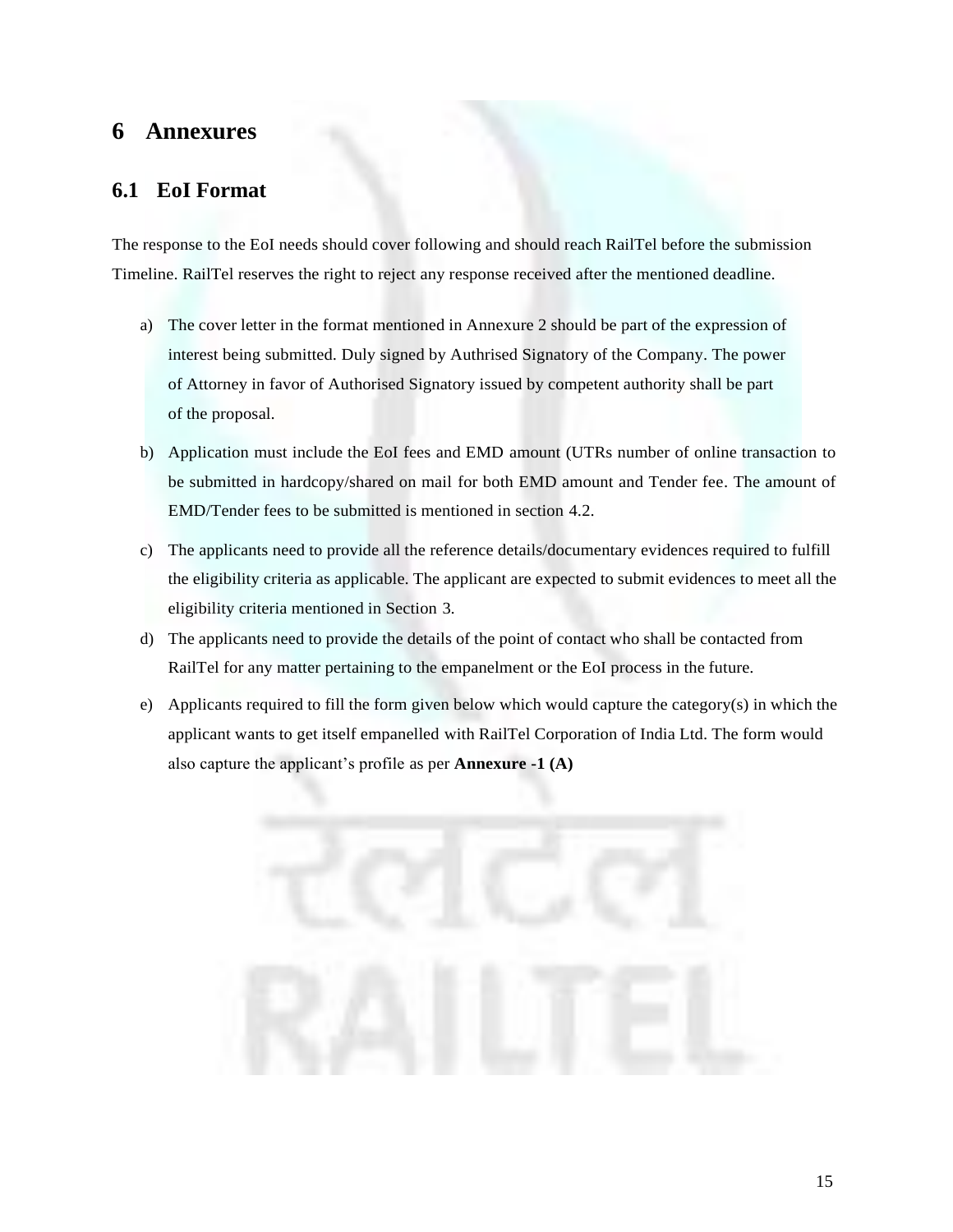f) It is mandatory for the applicant to fill the specialization matrix given below which would capture the area(s) in which the applicant wants to get itself empaneled with RailTel Corporation of India Ltd **as per Annexure-1 (B).**

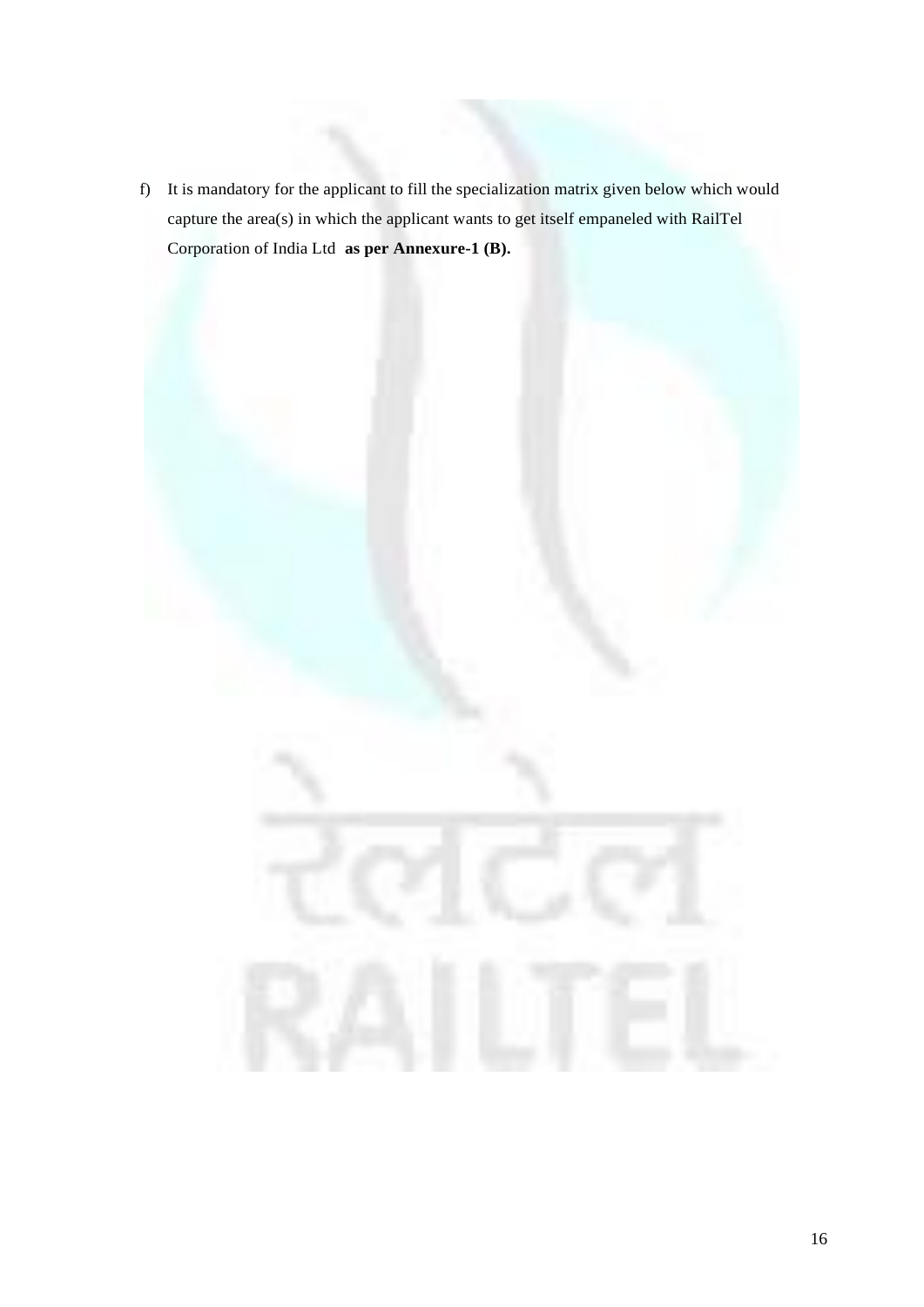## **6.1 Annexure 1 (A) : Company Profile & Mandatory Information (Duly filled to be submitted along with EOI as First Page / INDEX of the Proposal)**

| S. No.         | <b>Clause</b> | <b>Item</b>                | <b>Description</b>                                                                                                                                                    | <b>Particulars/References</b>                                                                       | <b>Submitted at (reference Page)</b><br>Number) |
|----------------|---------------|----------------------------|-----------------------------------------------------------------------------------------------------------------------------------------------------------------------|-----------------------------------------------------------------------------------------------------|-------------------------------------------------|
|                |               |                            | Name of the Company                                                                                                                                                   |                                                                                                     |                                                 |
| $\overline{2}$ |               |                            | Power of Attorney duly signed by the<br>competent authrority in favor of Authorised<br>Signatory                                                                      |                                                                                                     | Submitted at Page No.                           |
| $\mathfrak{Z}$ |               |                            | Covering Letter as per Annexure-2                                                                                                                                     |                                                                                                     | Submitted at Page No.                           |
| 4              |               |                            | EMD (Rs.1 Lakh) - (Bank Name, UTR)<br>Number, Date and IFSC Code) or (Reference<br>number of Exemption Certificate like MSME<br>or NSC as applicable etc)             | UTR No. / Date /Bank Name / IFSC Code<br>or MSME / NSIC certificate No. issued on<br>and valid till | Submitted at Page No.                           |
| 5              |               |                            | EOI Fees (Rs.5000) - (Bank Name, UTR<br>Number, Date and IFSC Code)                                                                                                   | UTR No. / Date /Bank Name / IFSC Code                                                               | Submitted at Page No.                           |
| 6              | 3.1           | <b>Established Firm</b>    | The applicant should be an established firm<br>operating in India for last 2 years. Certificate of<br>Incorporation / Any other relevant document to<br>be submitted. | Certificate of Incorporation issued on ______                                                       | Submitted at Page No.                           |
|                |               |                            | The applicant should have a cumulative<br>turnover in last three years:                                                                                               | CA audited Certificate issued on _                                                                  | Submitted at Page No.                           |
|                | 3.2           | <b>Cumulative Turnover</b> | a) Category One: Rs.7.5 Cr to Rs.15 Cr                                                                                                                                | FY 2016-17: Rs.<br>Cr                                                                               |                                                 |
|                |               |                            | b) Category Two: Above Rs.15 Cr to Rs.25 Cr                                                                                                                           | FY 2017-18: Rs.<br>Cr                                                                               |                                                 |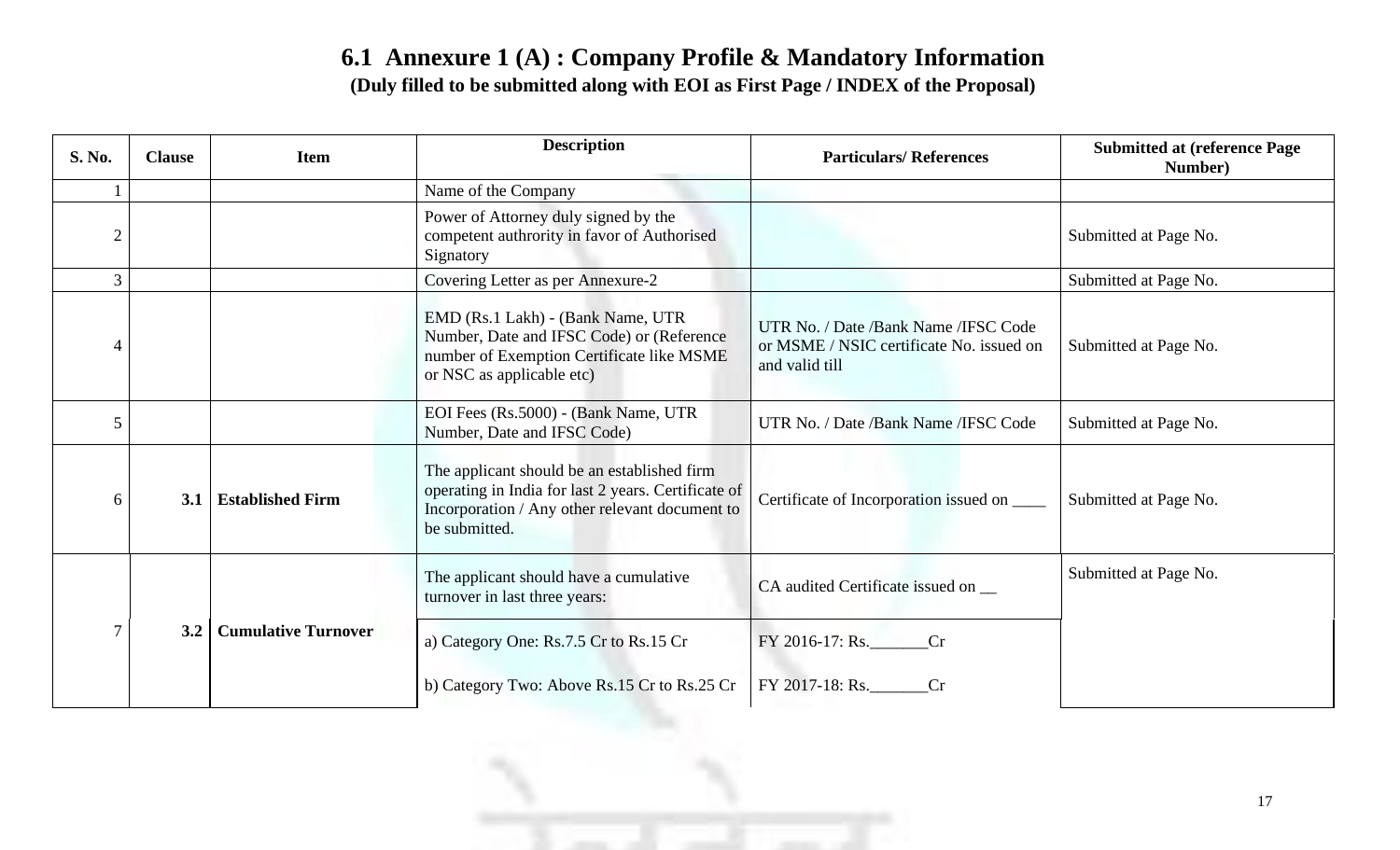| <b>S. No.</b> | <b>Clause</b> | <b>Item</b>               | <b>Description</b>                                                                                                                                                                                                                                                       | <b>Particulars/References</b>                        | <b>Submitted at (reference Page)</b><br>Number) |
|---------------|---------------|---------------------------|--------------------------------------------------------------------------------------------------------------------------------------------------------------------------------------------------------------------------------------------------------------------------|------------------------------------------------------|-------------------------------------------------|
|               |               |                           |                                                                                                                                                                                                                                                                          |                                                      |                                                 |
|               |               |                           | d) Category Four: Above Rs 75 Cr                                                                                                                                                                                                                                         | FY 2019-20: Rs.<br>$Cr$ (if avaialable)              |                                                 |
|               |               |                           |                                                                                                                                                                                                                                                                          | Total Turnover for last 3 years: Rs.<br>in Crs       |                                                 |
| 8             | 3.3           | <b>Positive Net Worth</b> | The applicant must have a positive net worth in<br>the latest audited Financial Year. CA certificate<br>indicating net worth for to be submitted.                                                                                                                        | CA audited Certificate issued on ____ with<br>amount | Submitted at Page No.                           |
| 9             | 3.4           | <b>MOA</b>                | The applicant should be Limited company /<br>Private Limited Company, partnership firm or<br>a company registered with the Registrar of<br>Firms / Registrar of Companies (as applicable).<br>Partnership Deed/Memorandum and Article of<br>Association to be submitted. | Partnership Deed/MOA/AoA                             | Submitted at Page No.                           |
| 10            | 3.5           | <b>Income Tax</b>         | The applicant should be an income $-$ tax<br>assesse having filed its income tax return for<br>last 2 financial years. Copy of Income Tax<br>Returns for last 2 years to be submitted.                                                                                   | Income Tax return certificate for - FY / FY          | Submitted at Page No.                           |
| 11            | 3.6           | <b>GST</b>                | The applicant should be an authorized dealer<br>having GST registration. GST Registration<br>certificate / copies to be submitted.                                                                                                                                       | GST Registration certificate issued on               | Submitted at Page No.                           |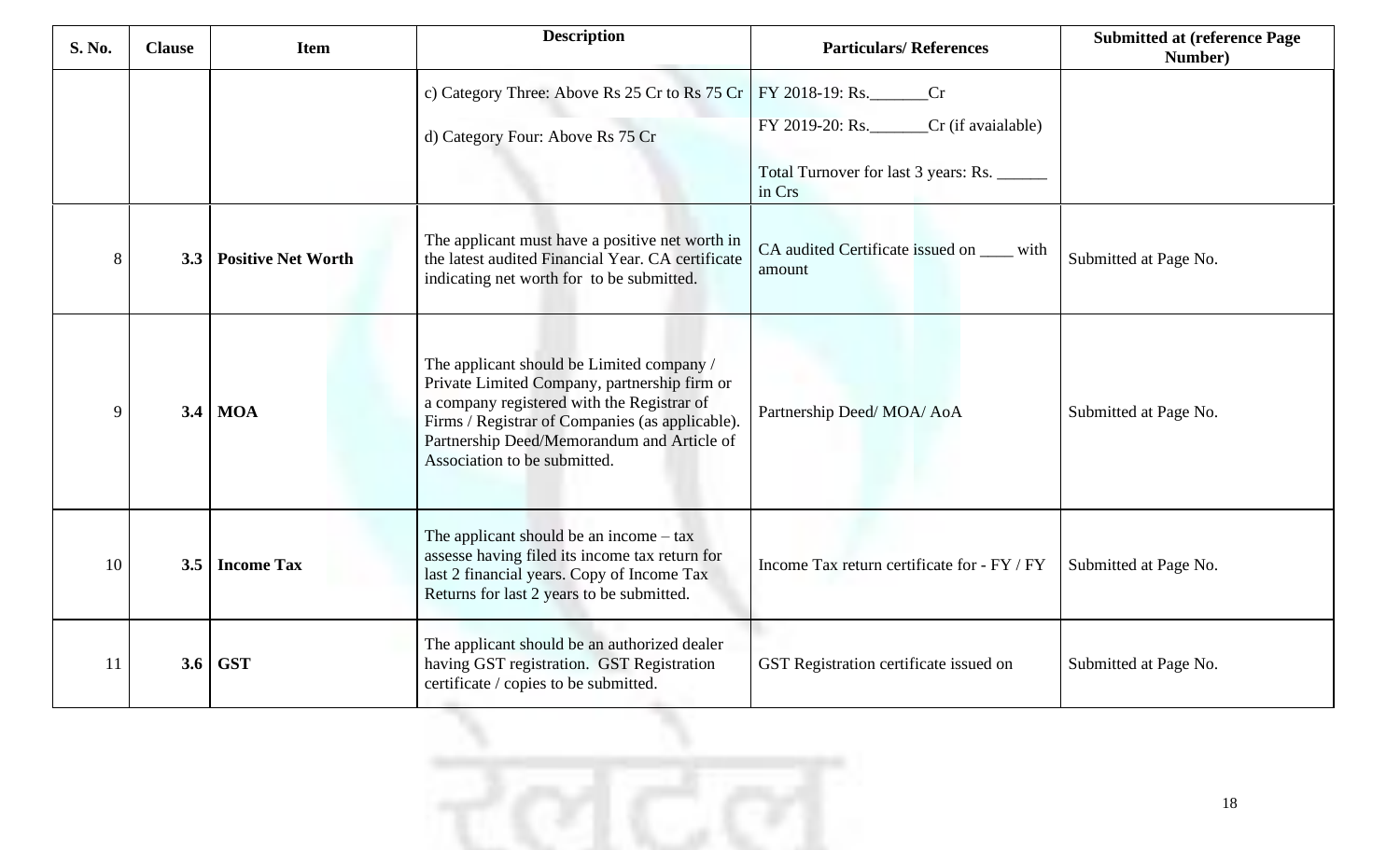| S. No. | <b>Clause</b> | <b>Item</b>                                                            | <b>Description</b>                                                                                                                                                                                                                                   | <b>Particulars/References</b>                                                | <b>Submitted at (reference Page)</b><br>Number) |
|--------|---------------|------------------------------------------------------------------------|------------------------------------------------------------------------------------------------------------------------------------------------------------------------------------------------------------------------------------------------------|------------------------------------------------------------------------------|-------------------------------------------------|
| 12     | 3.7           | <b>Not Blacklisted</b>                                                 | The applicant should not have been blacklisted<br>by any of the PSUs for the past 2 years. Self<br>declaration to be submitted.                                                                                                                      | Self-certificate duly signed on company<br>Letter head                       | Submitted at Page No.                           |
| 13     | 3.9           | <b>Employee strength</b>                                               | The applicant shall have at least 10 active<br>professionals on company payroll (in the<br>category applied for). Certificate issued by HR<br>/ Authorized signatory to be submitted.                                                                | Certificate on company Letterhead duly<br>signed by HR/ authorised signatory | Submitted at Page No.                           |
| 14     | 6.6           | <b>Declaration on</b><br><b>Indemnification</b>                        | Empaneled Partner must ensure compliance of<br>Regulatory Compliances & License for the<br>Services being offered for. In this regard<br><b>Empaneled Partner shall indemnify RailTel</b><br>against any non-compliance and submit a<br>declaration. | Declaration on Compnay letterhead as per<br>Annexure-5 submitted             | Submitted at Page No.                           |
| 15     |               | <b>Annexure-3: Non-</b><br><b>Disclosure Agreement</b><br>(NDA) Format | Duly signed by the authorised signatory                                                                                                                                                                                                              |                                                                              |                                                 |
| 16     | 6.1.5         | <b>Profile Information</b>                                             | Status of Applicant (Partnership,<br>Public/Private/Company etc.)                                                                                                                                                                                    |                                                                              | Reference                                       |
| 17     |               |                                                                        | Address of the HQ                                                                                                                                                                                                                                    |                                                                              |                                                 |
| 18     |               |                                                                        | Owner / CMD of the company                                                                                                                                                                                                                           | Name:<br>Designation:                                                        |                                                 |
| 19     |               |                                                                        | Details of the concerned SPOC<br>(Name/Designation/email/contact)                                                                                                                                                                                    | Name:<br>Designation:<br>Email:                                              |                                                 |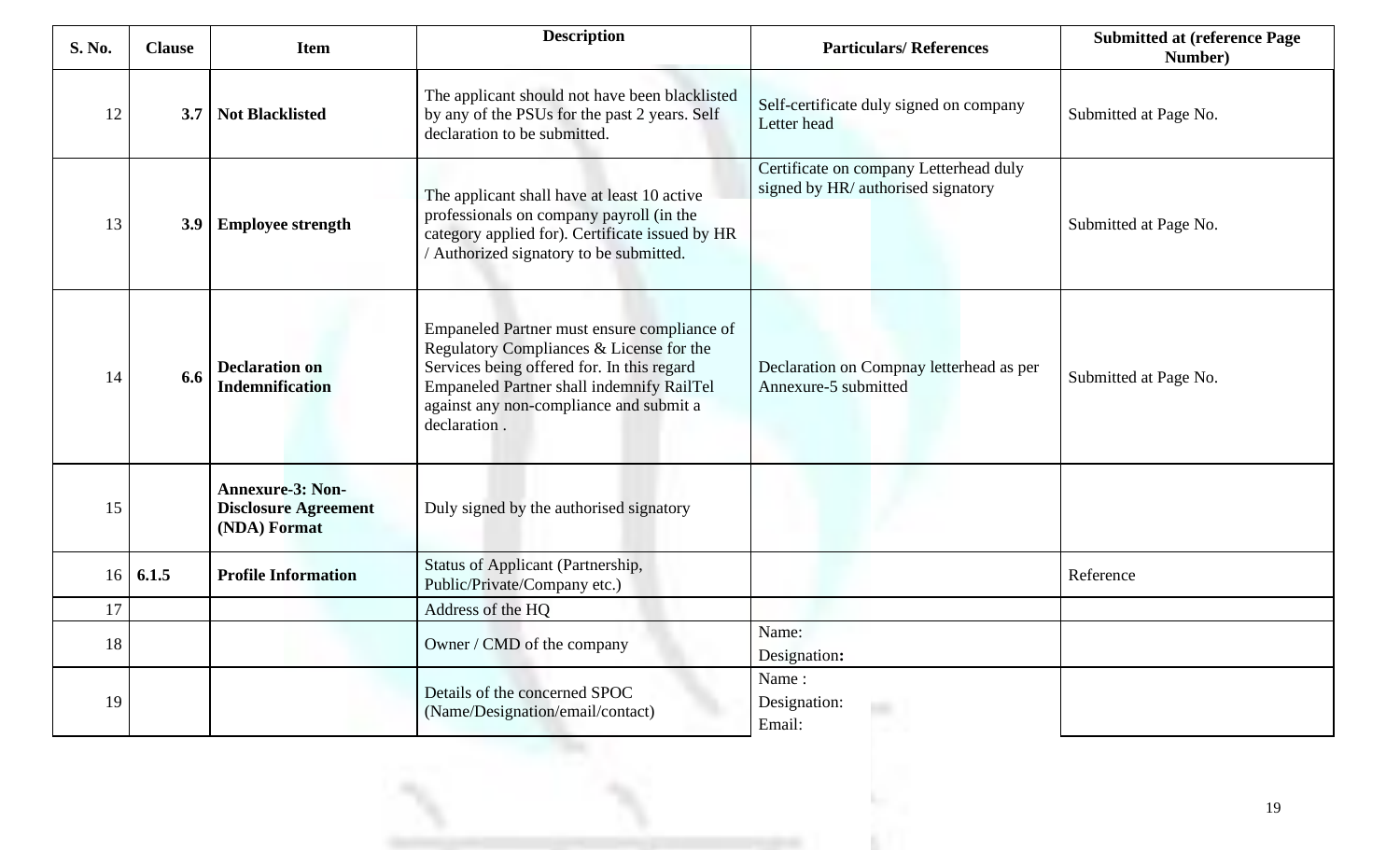| S. No. | <b>Clause</b> | <b>Item</b> | <b>Description</b>                                                                                                          | <b>Particulars/References</b>                       | <b>Submitted at (reference Page)</b><br>Number) |
|--------|---------------|-------------|-----------------------------------------------------------------------------------------------------------------------------|-----------------------------------------------------|-------------------------------------------------|
|        |               |             |                                                                                                                             | Contact:                                            |                                                 |
|        |               |             |                                                                                                                             | Name of the Bank:                                   |                                                 |
| 20     |               |             | <b>Bank</b> details                                                                                                         | Account No.:                                        |                                                 |
|        |               |             |                                                                                                                             | <b>ISFC Code:</b>                                   |                                                 |
| 21     |               |             | GST No.                                                                                                                     |                                                     |                                                 |
| 22     |               |             | PAN No.                                                                                                                     |                                                     |                                                 |
| 23     |               |             | Number of Years of Experience                                                                                               | From date of Incorporation - ____Years              |                                                 |
| 24     |               |             | Classification of products offered Example:<br>Hardware/ Services etc                                                       |                                                     |                                                 |
| 25     |               |             | Number of office locations in India                                                                                         | List of locations                                   | Reference                                       |
| 26     |               |             | Number of office locations globally                                                                                         | List of locations                                   | Reference                                       |
| 27     |               |             | Number of employees in India and global                                                                                     |                                                     | Reference                                       |
| 28     |               |             | Number of Industry Certified Professional<br>employed in the Organisation for each<br>Specialisation - CCNA, PMP, JAVA etc. | CCNA-<br>PMP-<br>JAVA-<br>Cloud -<br>etc            | Reference                                       |
| 29     |               |             | Number of Organisation Level Certifications<br>Held - ISO, CMM etc.                                                         | Relevant ISO/ CMM certificates submitted            | Submitted at Page no.                           |
| 30     | 2.2           |             | Specialization for Empanelment (as per Matrix)                                                                              | As per Specilation Matrix As per Annexure<br>6.1(B) |                                                 |

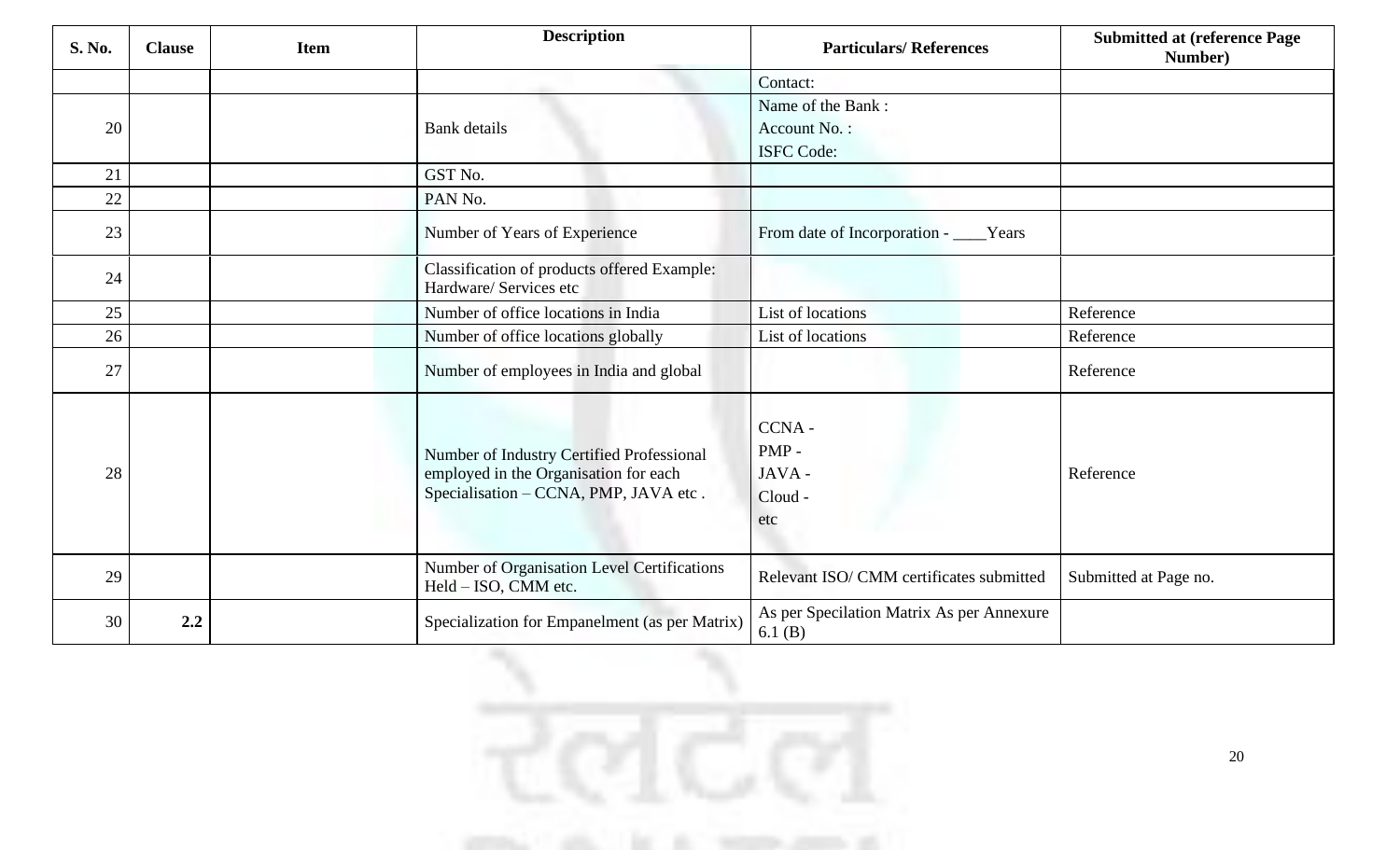| <b>S. No.</b> | <b>Clause</b> | <b>Item</b>        | <b>Description</b>                                                                                                                                                                                                                                                                                                                | <b>Particulars/References</b>                                                                                                                                                                                     | <b>Submitted at (reference Page)</b><br>Number) |
|---------------|---------------|--------------------|-----------------------------------------------------------------------------------------------------------------------------------------------------------------------------------------------------------------------------------------------------------------------------------------------------------------------------------|-------------------------------------------------------------------------------------------------------------------------------------------------------------------------------------------------------------------|-------------------------------------------------|
| 31            | 3.8           | Experience details | Successful Execution of Order (Minimum)<br>order value with Combination of upto<br>Maximum five orders in the specialization<br>applied for):<br>a) Category One: Rs. 50 Lakhs to Rs.1 Cr<br>b) Category Two: Rs.1 Cr and upto Rs.2 Cr<br>c) Category Three: Above Rs. 2 Cr and upto 20<br>Cr<br>d) Category Four: Above Rs 20 Cr | The firm should Attach work orders /<br>certificates specifying "completion" or<br>"satisfactory work in progress" and<br>reference details on the applicant's letter<br>head with contact details for reference. | Page Reference -                                |

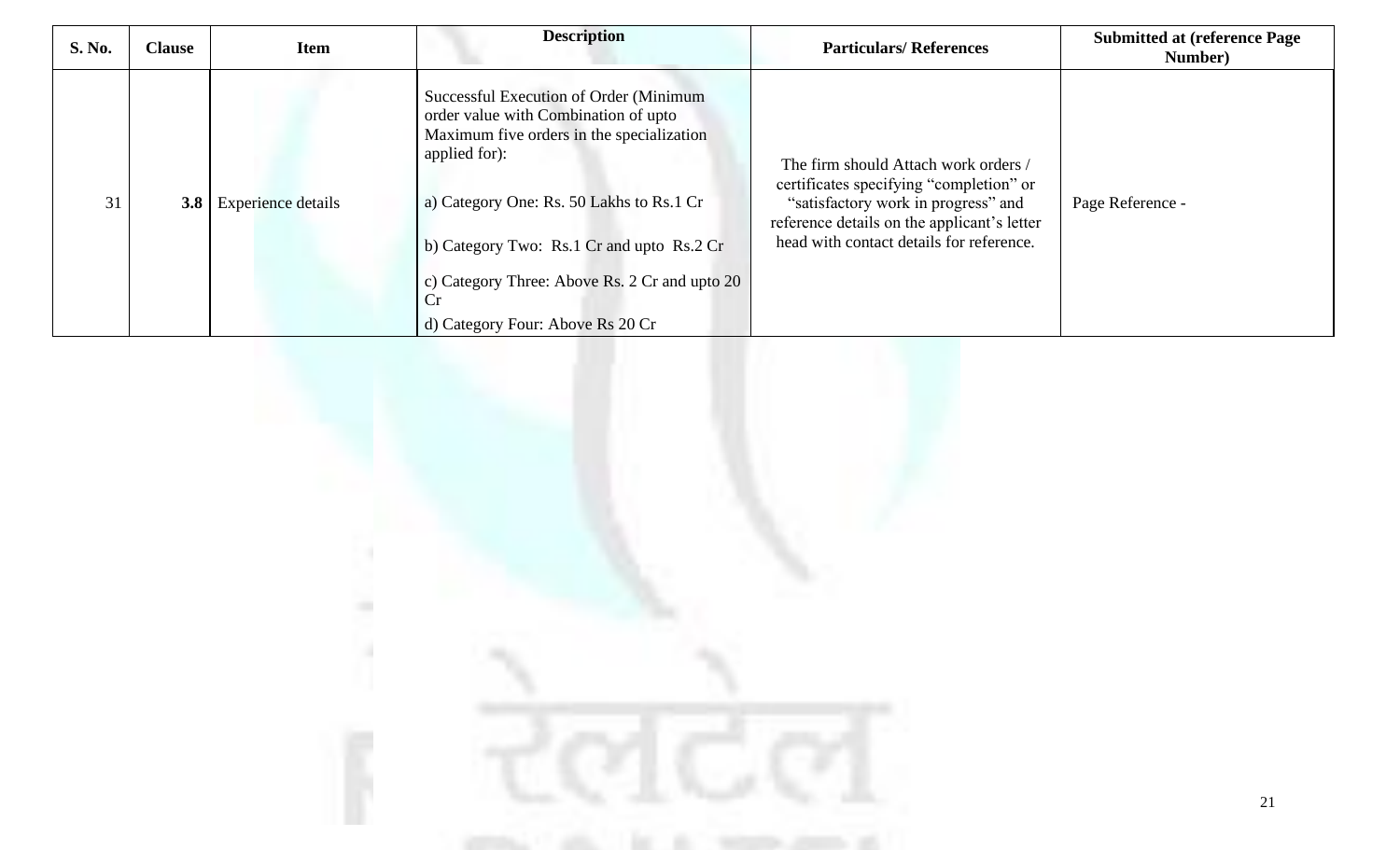## **6.1 - Annexure -1 (B) : Specialization Matrix**

| S.<br>N <sub>o</sub> | Area of<br><b>Specialization</b>                       | <b>Specaialisation</b><br><b>Available</b><br>(Y/N) | <b>Size of</b><br><b>Technical</b><br><b>Staff</b> | Projected<br><b>Business (In Crs)</b> |             |             | Successful Execution of Order (Minimum order value with Combination of<br>up to Maximum five orders in the specialization applied for):<br>c) Category Three: Above Rs. 2 Cr and upto 20 Cr<br>The firm should Attach work orders / certificates specifying "completion" or<br>"satisfactory work in progress" and Reference Details on the applicant's | <b>Total</b><br><b>Value of</b><br><b>Work</b><br>Orders /<br><b>Completion</b><br>Certificate.<br>(Sum of<br>order value<br>from<br>maximum<br>5 Orders.) |                                                                                                  |                                                                                                  |                                                                                                  |                            |
|----------------------|--------------------------------------------------------|-----------------------------------------------------|----------------------------------------------------|---------------------------------------|-------------|-------------|---------------------------------------------------------------------------------------------------------------------------------------------------------------------------------------------------------------------------------------------------------------------------------------------------------------------------------------------------------|------------------------------------------------------------------------------------------------------------------------------------------------------------|--------------------------------------------------------------------------------------------------|--------------------------------------------------------------------------------------------------|--------------------------------------------------------------------------------------------------|----------------------------|
|                      |                                                        |                                                     |                                                    | 1st<br>Year                           | 2nd<br>Year | 3rd<br>Year | 1. WO/Work<br><b>Completion</b><br>Certificate/date/<br>Value &<br><b>Description of</b><br>work                                                                                                                                                                                                                                                        | 2. WO/Work<br><b>Completion</b><br>Certificate/date/<br>Value &<br><b>Description of</b><br>work                                                           | 3. WO/Work<br><b>Completion</b><br>Certificate/date/<br>Value &<br><b>Description of</b><br>work | 4. WO/Work<br><b>Completion</b><br>Certificate/date/<br>Value &<br><b>Description of</b><br>work | 5. WO/Work<br><b>Completion</b><br>Certificate/date/<br>Value &<br><b>Description of</b><br>work |                            |
| $\mathbf{i}$         | <b>Health Care</b>                                     |                                                     |                                                    |                                       |             |             | M/s XYZ PO<br>reference no.<br>Dated<br>for Rs XXX<br>Lacs/Cr for<br>Healthcare<br>works.                                                                                                                                                                                                                                                               | M/s XYZ PO<br>reference no.<br>Dated<br>for Rs XXX<br>Lacs/Cr for<br>Healthcare<br>works.                                                                  | M/s XYZ PO<br>reference no.<br>Dated<br>for Rs XXX<br>Lacs/Cr for<br>Healthcare<br>works.        | M/s XYZ PO<br>reference no.<br>Dated<br>for Rs XXX<br>Lacs/Cr for<br>Healthcare<br>works.        | $M/s$ XYZ PO<br>reference no.<br>Dated<br>for Rs XXX<br>Lacs/Cr for<br>Healthcare<br>works.      | Total sum in<br><b>Crs</b> |
| $\mathbf{ii}$        | <b>Education Sector</b>                                |                                                     |                                                    |                                       |             |             |                                                                                                                                                                                                                                                                                                                                                         |                                                                                                                                                            |                                                                                                  |                                                                                                  |                                                                                                  |                            |
| iii)                 | <b>Financial Technology</b><br>(FinTech)               |                                                     |                                                    |                                       |             |             |                                                                                                                                                                                                                                                                                                                                                         |                                                                                                                                                            |                                                                                                  |                                                                                                  |                                                                                                  |                            |
| iv)                  | IT Management for<br>Mining Industry like<br>Coal etc. |                                                     |                                                    |                                       |             |             |                                                                                                                                                                                                                                                                                                                                                         |                                                                                                                                                            |                                                                                                  |                                                                                                  |                                                                                                  |                            |
| V)                   | Wi-Fi Network<br>Services                              |                                                     |                                                    |                                       |             |             |                                                                                                                                                                                                                                                                                                                                                         |                                                                                                                                                            |                                                                                                  |                                                                                                  |                                                                                                  |                            |
|                      |                                                        |                                                     |                                                    |                                       |             |             |                                                                                                                                                                                                                                                                                                                                                         |                                                                                                                                                            |                                                                                                  |                                                                                                  |                                                                                                  |                            |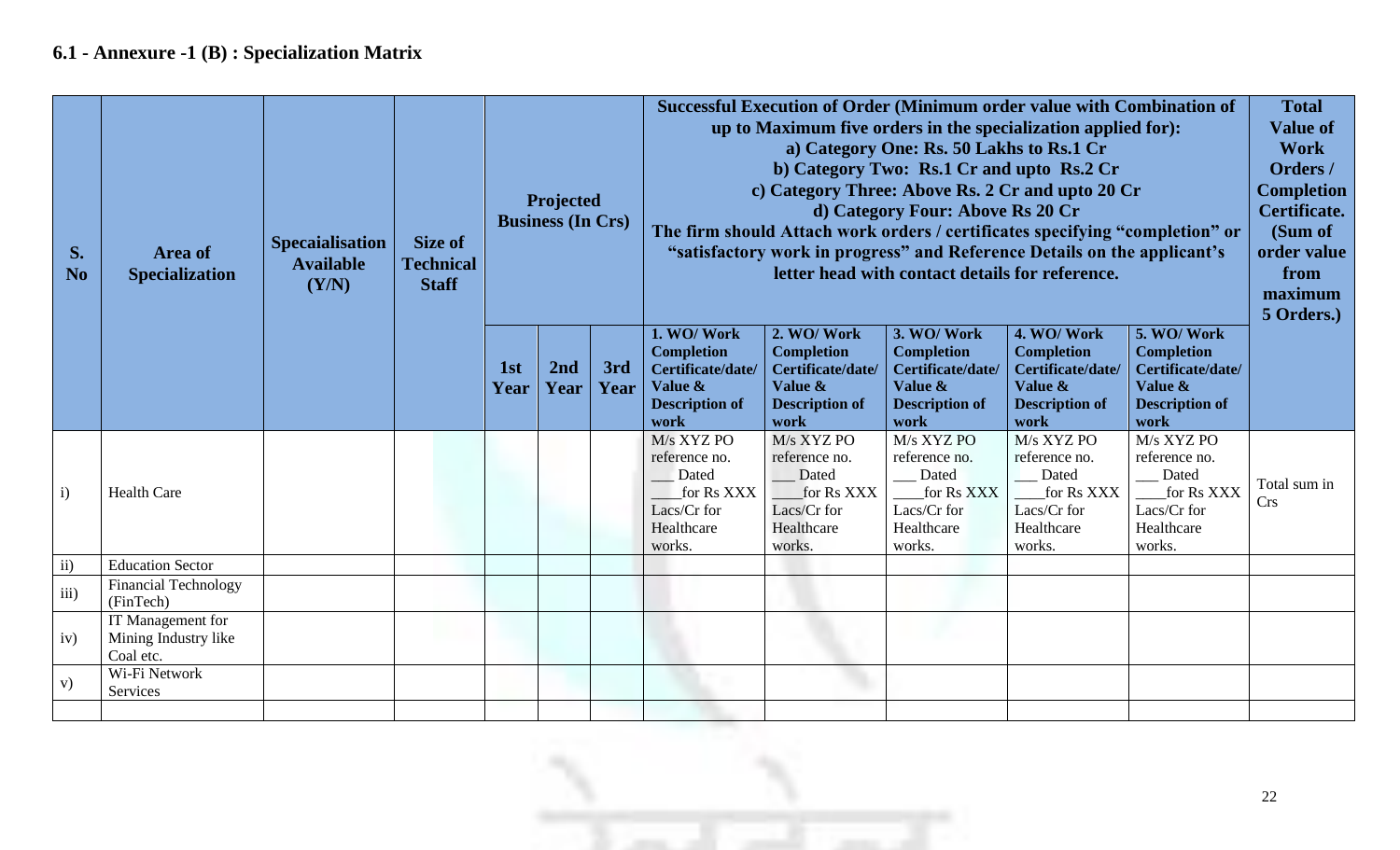| S.<br>N <sub>o</sub> | Area of<br><b>Specialization</b>                                                                         | <b>Specaialisation</b><br><b>Available</b><br>(Y/N) | Size of<br><b>Technical</b><br><b>Staff</b> |             | Projected<br><b>Business (In Crs)</b> |             | Successful Execution of Order (Minimum order value with Combination of<br>up to Maximum five orders in the specialization applied for):<br>a) Category One: Rs. 50 Lakhs to Rs.1 Cr<br>b) Category Two: Rs.1 Cr and upto Rs.2 Cr<br>c) Category Three: Above Rs. 2 Cr and upto 20 Cr<br>d) Category Four: Above Rs 20 Cr<br>The firm should Attach work orders / certificates specifying "completion" or<br>"satisfactory work in progress" and Reference Details on the applicant's<br>letter head with contact details for reference. |                                                                                                  |                                                                                                  |                                                                                                  |                                                                                                  |  |
|----------------------|----------------------------------------------------------------------------------------------------------|-----------------------------------------------------|---------------------------------------------|-------------|---------------------------------------|-------------|-----------------------------------------------------------------------------------------------------------------------------------------------------------------------------------------------------------------------------------------------------------------------------------------------------------------------------------------------------------------------------------------------------------------------------------------------------------------------------------------------------------------------------------------|--------------------------------------------------------------------------------------------------|--------------------------------------------------------------------------------------------------|--------------------------------------------------------------------------------------------------|--------------------------------------------------------------------------------------------------|--|
|                      |                                                                                                          |                                                     |                                             | 1st<br>Year | 2nd<br>Year                           | 3rd<br>Year | 1. WO/Work<br><b>Completion</b><br>Certificate/date/<br>Value &<br><b>Description of</b><br>work                                                                                                                                                                                                                                                                                                                                                                                                                                        | 2. WO/Work<br><b>Completion</b><br>Certificate/date/<br>Value &<br><b>Description of</b><br>work | 3. WO/Work<br><b>Completion</b><br>Certificate/date/<br>Value &<br><b>Description of</b><br>work | 4. WO/Work<br><b>Completion</b><br>Certificate/date/<br>Value &<br><b>Description of</b><br>work | 5. WO/Work<br><b>Completion</b><br>Certificate/date/<br>Value &<br><b>Description of</b><br>work |  |
| vi)                  | Video Surveillance<br>Services                                                                           |                                                     |                                             |             |                                       |             |                                                                                                                                                                                                                                                                                                                                                                                                                                                                                                                                         |                                                                                                  |                                                                                                  |                                                                                                  |                                                                                                  |  |
| vii)                 | Railway Signaling /<br>associated<br>Technologies                                                        |                                                     |                                             |             |                                       |             |                                                                                                                                                                                                                                                                                                                                                                                                                                                                                                                                         |                                                                                                  |                                                                                                  |                                                                                                  |                                                                                                  |  |
| viii)                | Telecom/Network<br>Services and Its<br>Operations and<br>Maintenance                                     |                                                     |                                             |             |                                       |             |                                                                                                                                                                                                                                                                                                                                                                                                                                                                                                                                         |                                                                                                  |                                                                                                  |                                                                                                  |                                                                                                  |  |
| ix)                  | <b>MW</b><br>Tower/Mast/Radio/Last<br>Mile Solutions,<br>Installation,<br>Commissioning &<br>Maintenance |                                                     |                                             |             |                                       |             |                                                                                                                                                                                                                                                                                                                                                                                                                                                                                                                                         |                                                                                                  |                                                                                                  |                                                                                                  |                                                                                                  |  |
| X)                   | Data Center Services /<br><b>Facility Management</b><br>Services                                         |                                                     |                                             |             |                                       |             |                                                                                                                                                                                                                                                                                                                                                                                                                                                                                                                                         |                                                                                                  |                                                                                                  |                                                                                                  |                                                                                                  |  |
| xi)                  | Network/ICT Security                                                                                     |                                                     |                                             |             |                                       |             |                                                                                                                                                                                                                                                                                                                                                                                                                                                                                                                                         |                                                                                                  |                                                                                                  |                                                                                                  |                                                                                                  |  |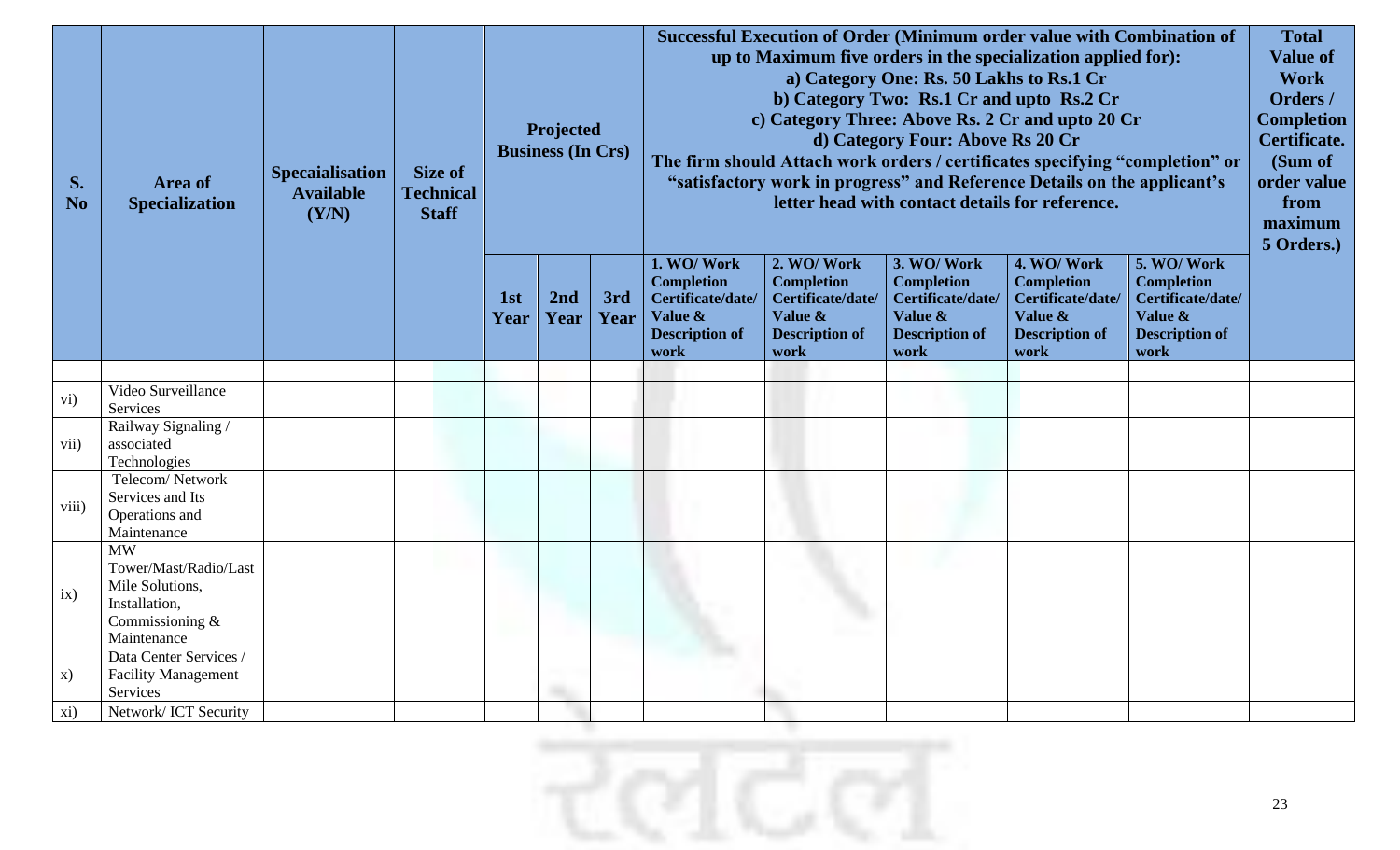|                         |                                                                                    |                                                     |                                  |                         |                                       |             | Successful Execution of Order (Minimum order value with Combination of<br>up to Maximum five orders in the specialization applied for):                                                                                                                                                                                                   |                                                                                                  |                                                                                                  |                                                                                                  |                                                                                                  |                                                                                                           |
|-------------------------|------------------------------------------------------------------------------------|-----------------------------------------------------|----------------------------------|-------------------------|---------------------------------------|-------------|-------------------------------------------------------------------------------------------------------------------------------------------------------------------------------------------------------------------------------------------------------------------------------------------------------------------------------------------|--------------------------------------------------------------------------------------------------|--------------------------------------------------------------------------------------------------|--------------------------------------------------------------------------------------------------|--------------------------------------------------------------------------------------------------|-----------------------------------------------------------------------------------------------------------|
| S.                      | Area of<br><b>Specialization</b>                                                   | <b>Specaialisation</b><br><b>Available</b><br>(Y/N) | <b>Size of</b>                   |                         | Projected<br><b>Business (In Crs)</b> |             | a) Category One: Rs. 50 Lakhs to Rs.1 Cr<br>b) Category Two: Rs.1 Cr and upto Rs.2 Cr<br>c) Category Three: Above Rs. 2 Cr and upto 20 Cr<br>d) Category Four: Above Rs 20 Cr<br>The firm should Attach work orders / certificates specifying "completion" or<br>"satisfactory work in progress" and Reference Details on the applicant's |                                                                                                  |                                                                                                  |                                                                                                  |                                                                                                  | <b>Value of</b><br><b>Work</b><br>Orders /<br><b>Completion</b><br>Certificate.<br>(Sum of<br>order value |
| N <sub>o</sub>          |                                                                                    |                                                     | <b>Technical</b><br><b>Staff</b> |                         |                                       |             | letter head with contact details for reference.                                                                                                                                                                                                                                                                                           |                                                                                                  |                                                                                                  |                                                                                                  |                                                                                                  | from<br>maximum<br>5 Orders.)                                                                             |
|                         |                                                                                    |                                                     |                                  | 1 <sub>st</sub><br>Year | 2nd<br>Year                           | 3rd<br>Year | 1. WO/Work<br><b>Completion</b><br>Certificate/date/<br>Value &<br><b>Description of</b><br>work                                                                                                                                                                                                                                          | 2. WO/Work<br><b>Completion</b><br>Certificate/date/<br>Value &<br><b>Description of</b><br>work | 3. WO/Work<br><b>Completion</b><br>Certificate/date/<br>Value &<br><b>Description of</b><br>work | 4. WO/Work<br><b>Completion</b><br>Certificate/date/<br>Value &<br><b>Description of</b><br>work | 5. WO/Work<br><b>Completion</b><br>Certificate/date/<br>Value &<br><b>Description of</b><br>work |                                                                                                           |
| xii)                    | Enterprise Solution /<br>ERP                                                       |                                                     |                                  |                         |                                       |             |                                                                                                                                                                                                                                                                                                                                           |                                                                                                  |                                                                                                  |                                                                                                  |                                                                                                  |                                                                                                           |
| xiii)                   | Office Automation and<br>Document<br>Management/Document<br>Security               |                                                     |                                  |                         |                                       |             |                                                                                                                                                                                                                                                                                                                                           |                                                                                                  |                                                                                                  |                                                                                                  |                                                                                                  |                                                                                                           |
| xiv)                    | Aadhaar Based<br>Solutions                                                         |                                                     |                                  |                         |                                       |             |                                                                                                                                                                                                                                                                                                                                           |                                                                                                  |                                                                                                  |                                                                                                  |                                                                                                  |                                                                                                           |
| $\mathbf{X} \mathbf{V}$ | Mobile Application<br>Development                                                  |                                                     |                                  |                         |                                       |             |                                                                                                                                                                                                                                                                                                                                           |                                                                                                  |                                                                                                  |                                                                                                  |                                                                                                  |                                                                                                           |
| xvi)                    | Software/Application<br>Development including<br>Web Development and<br><b>AMC</b> |                                                     |                                  |                         |                                       |             |                                                                                                                                                                                                                                                                                                                                           |                                                                                                  |                                                                                                  |                                                                                                  |                                                                                                  |                                                                                                           |
| xvii)                   | Vendor Management<br>System                                                        |                                                     |                                  |                         |                                       |             |                                                                                                                                                                                                                                                                                                                                           |                                                                                                  |                                                                                                  |                                                                                                  |                                                                                                  |                                                                                                           |
| xviii)                  | Surveys/OFC<br>Laying/Utilities and<br>Maintenance etc.                            |                                                     |                                  |                         |                                       |             |                                                                                                                                                                                                                                                                                                                                           |                                                                                                  |                                                                                                  |                                                                                                  |                                                                                                  |                                                                                                           |

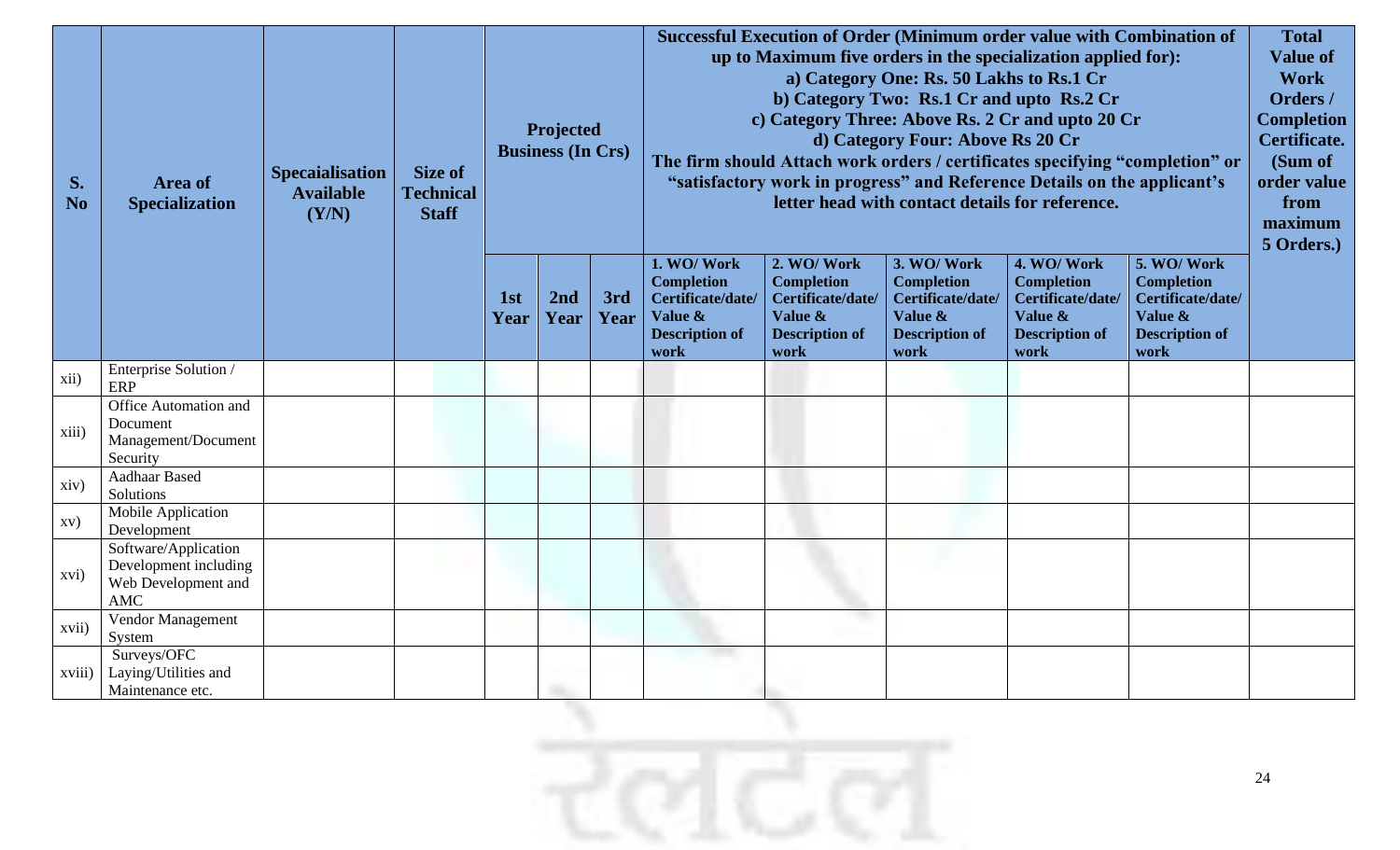|                   |                                         |                        |                  |                                       |                                                 |      |                                                               |                                                                                                                                                          | Successful Execution of Order (Minimum order value with Combination of |                                 |                                 | <b>Total</b> |
|-------------------|-----------------------------------------|------------------------|------------------|---------------------------------------|-------------------------------------------------|------|---------------------------------------------------------------|----------------------------------------------------------------------------------------------------------------------------------------------------------|------------------------------------------------------------------------|---------------------------------|---------------------------------|--------------|
|                   |                                         |                        |                  |                                       |                                                 |      | up to Maximum five orders in the specialization applied for): | <b>Value of</b>                                                                                                                                          |                                                                        |                                 |                                 |              |
|                   |                                         |                        |                  |                                       |                                                 |      |                                                               |                                                                                                                                                          | a) Category One: Rs. 50 Lakhs to Rs.1 Cr                               |                                 |                                 | <b>Work</b>  |
|                   |                                         |                        |                  |                                       |                                                 |      |                                                               |                                                                                                                                                          | b) Category Two: Rs.1 Cr and upto Rs.2 Cr                              |                                 |                                 | Orders /     |
|                   |                                         |                        |                  |                                       |                                                 |      |                                                               | c) Category Three: Above Rs. 2 Cr and upto 20 Cr                                                                                                         |                                                                        |                                 | <b>Completion</b>               |              |
|                   |                                         |                        |                  | Projected<br><b>Business (In Crs)</b> |                                                 |      |                                                               |                                                                                                                                                          | d) Category Four: Above Rs 20 Cr                                       |                                 |                                 | Certificate. |
|                   |                                         |                        |                  |                                       |                                                 |      |                                                               |                                                                                                                                                          |                                                                        |                                 |                                 | (Sum of      |
| S.                | Area of                                 | <b>Specaialisation</b> | Size of          |                                       |                                                 |      |                                                               | The firm should Attach work orders / certificates specifying "completion" or<br>"satisfactory work in progress" and Reference Details on the applicant's |                                                                        |                                 |                                 |              |
| <b>No</b>         | <b>Specialization</b>                   | <b>Available</b>       | <b>Technical</b> |                                       | letter head with contact details for reference. |      |                                                               |                                                                                                                                                          |                                                                        |                                 |                                 |              |
|                   |                                         | (Y/N)                  | <b>Staff</b>     |                                       |                                                 |      |                                                               |                                                                                                                                                          |                                                                        |                                 |                                 | maximum      |
|                   |                                         |                        |                  |                                       |                                                 |      |                                                               |                                                                                                                                                          |                                                                        |                                 |                                 | 5 Orders.)   |
|                   |                                         |                        |                  |                                       |                                                 |      | 1. WO/Work<br><b>Completion</b>                               | 2. WO/Work<br><b>Completion</b>                                                                                                                          | 3. WO/Work<br><b>Completion</b>                                        | 4. WO/Work<br><b>Completion</b> | 5. WO/Work<br><b>Completion</b> |              |
|                   |                                         |                        |                  | 1st                                   | 2nd                                             | 3rd  | Certificate/date/                                             | Certificate/date/                                                                                                                                        | Certificate/date/                                                      | Certificate/date/               | Certificate/date/               |              |
|                   |                                         |                        |                  | Year                                  | Year                                            | Year | Value &                                                       | Value &                                                                                                                                                  | Value &                                                                | Value &                         | Value &                         |              |
|                   |                                         |                        |                  |                                       |                                                 |      | <b>Description of</b>                                         | <b>Description of</b>                                                                                                                                    | <b>Description of</b>                                                  | <b>Description of</b>           | <b>Description of</b>           |              |
|                   | SD-WAN-Software                         |                        |                  |                                       |                                                 |      | work                                                          | work                                                                                                                                                     | work                                                                   | work                            | work                            |              |
| xix)              | Defined Wide Area                       |                        |                  |                                       |                                                 |      |                                                               |                                                                                                                                                          |                                                                        |                                 |                                 |              |
|                   | Network                                 |                        |                  |                                       |                                                 |      |                                                               |                                                                                                                                                          |                                                                        |                                 |                                 |              |
|                   | IT Solutions/E-                         |                        |                  |                                       |                                                 |      |                                                               |                                                                                                                                                          |                                                                        |                                 |                                 |              |
| XX)               | Governance solutions                    |                        |                  |                                       |                                                 |      |                                                               |                                                                                                                                                          |                                                                        |                                 |                                 |              |
|                   | for government                          |                        |                  |                                       |                                                 |      |                                                               |                                                                                                                                                          |                                                                        |                                 |                                 |              |
|                   | departments                             |                        |                  |                                       |                                                 |      |                                                               |                                                                                                                                                          |                                                                        |                                 |                                 |              |
| xxi)              | Consultancy / Digital<br>Transformation |                        |                  |                                       |                                                 |      |                                                               |                                                                                                                                                          |                                                                        |                                 |                                 |              |
|                   | Any other specific                      |                        |                  |                                       |                                                 |      |                                                               |                                                                                                                                                          |                                                                        |                                 |                                 |              |
| $\overline{xxii}$ | Specialization /                        |                        |                  |                                       |                                                 |      |                                                               |                                                                                                                                                          |                                                                        |                                 |                                 |              |
|                   | Services                                |                        |                  |                                       |                                                 |      |                                                               |                                                                                                                                                          |                                                                        |                                 |                                 |              |

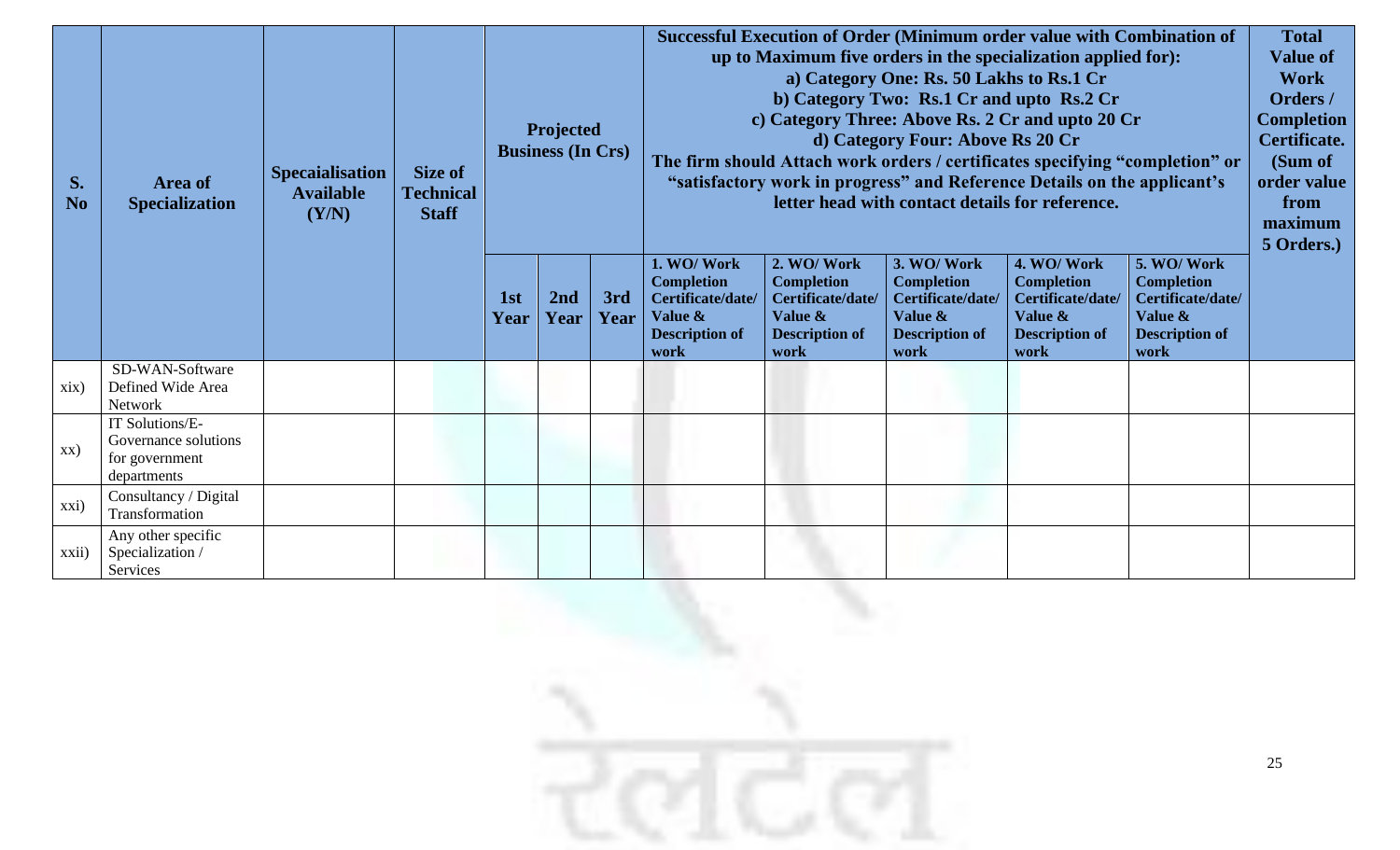#### **6.2 Annexure 2: Cover Letter Format**

#### **COVERING LETTER**

(to be on company letter head)

Offer Reference No: RailTel/EOI/DNM/2018-19/IT-ICT Partner/479 Date:18/3/2020

To,

EoI In-charge, RailTel RailTel Address,

Dear Sir,

#### **Sub: Empanelment of Business Partner**

Having examined EoI document bearing the reference number RailTel/EOI/DNM/2018-19/IT-ICT Partner/479, dated 18/3/2020 released by your esteemed organization, we, undersigned, hereby acknowledge the receipt of the same and offer to empanel our organization as a Business Partner in conformity with the said EoI.

If our offer is accepted, we undertake to abide by all the terms and conditions mentioned in the said EoI over the period of empanelment.

We have enclosed a UTR numbers of online transaction in RailTel bank account in lieu of EMD for INR 1, 00,000/- (INR One Lakh Only ) in favor of RailTel Corporation of India Ltd.

We hereby declare that all the information and supporting documents furnished as a part of our response to the said EOI, are true to the best of our knowledge. We understand that in case any discrepancy is found in the information submitted by us, our EoI is liable to be rejected.

Date: Signature with seal –

(In the box)

Name:

Designation: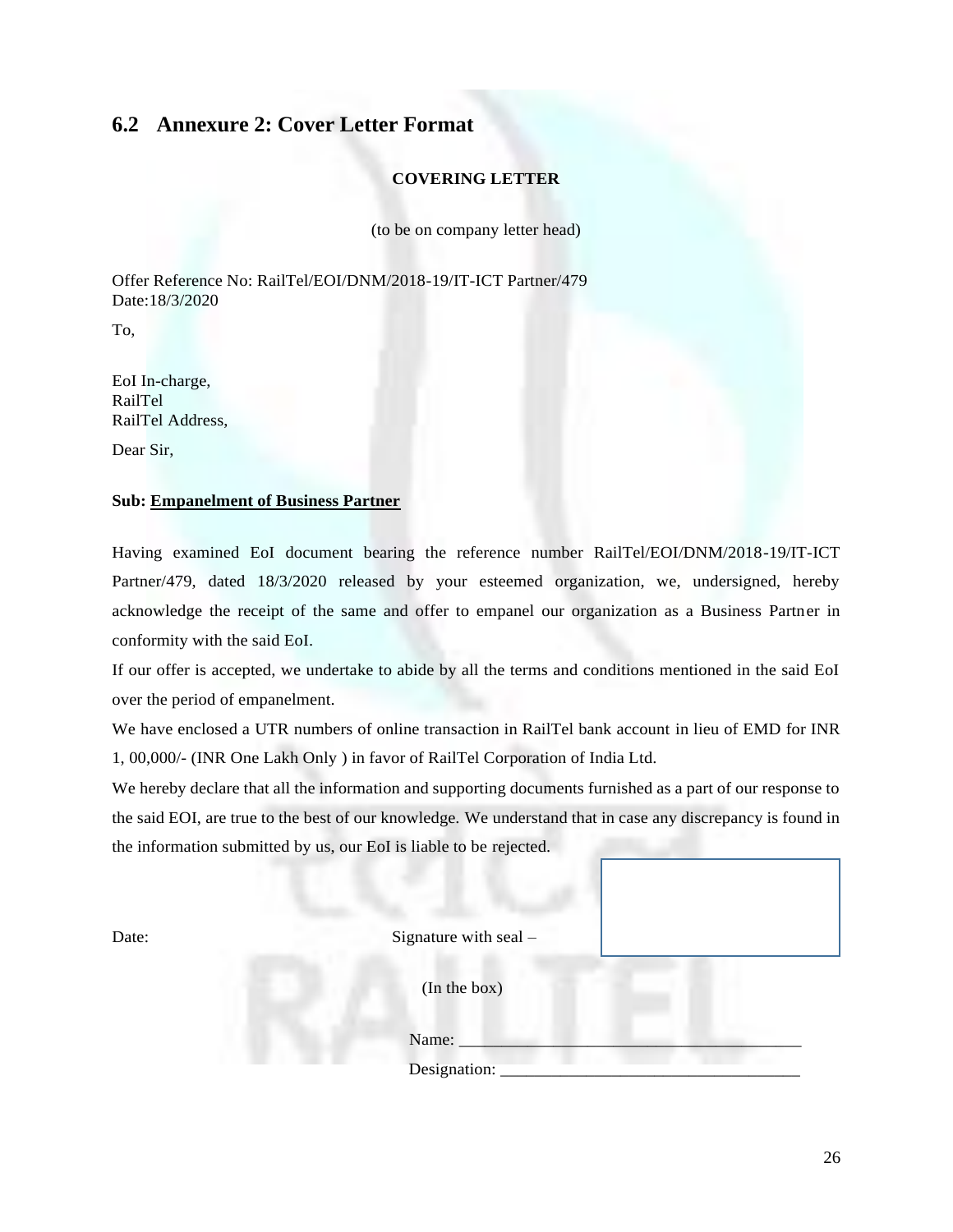#### **6.3 Annexure-3 : Non-Disclosure Agreement (NDA) Format**

#### **CONFIDENTIAL AND MUTUAL NON- DISCLOSURE AGREEMENT**

#### **THIS AGREEMENT MADE ON THIS\_\_\_\_\_DAY OF \_\_\_\_\_, 2020 AT New Delhi**

#### **BETWEEN**

**\_\_\_\_\_\_\_\_\_\_\_\_\_\_\_\_\_\_\_\_\_\_\_\_\_\_\_\_\_** a company incorporated in India under the provisions of the Companies Act, 1956 and having its Registered Office at **the example of the example of the example of the example of the example of the example of the example of the example of the example of the example of the example of** referred to as "**Company**") represented by its Managing Director / CEO Mr./Ms duly authorized for the same which expression shall unless repugnant to the meaning or context thereof be deemed to mean and include, its Directors, affiliates, successors and permitted assigns of the **FIRST PART**

#### **AND**

RailTel Corporation of India Limited, is a Government of India undertaking under the Ministry of Railways duly incorporated under the provisions of the Companies Act, 1956 and having its registered office and Corporate office at Plat-A, 6th Floor, Office Block Tower-2, East Kidwai Nagar, New Delhi- 110023 (hereinafter referred to as "RailTel") , represented by Dy. General Manager/Law & CS Mr. J.S. Marwah duly authorized for the same which expression shall mean and include unless repugnant to the context, its successors, representative and permitted assigns of the SECOND PART

#### **WHEREAS**

| А. | ____          | 1S | 'nΩ | tc<br>$ -$ | w |                  | ົ<br>. | ື<br>$ -$ |
|----|---------------|----|-----|------------|---|------------------|--------|-----------|
|    | $\sim$ $\sim$ |    |     | $\cdot$ .  |   | ________________ |        |           |

- B. RAILTEL is a Public Sector Undertaking (a 100% owned PSU under the Ministry of Railways), setup interalia to exploit Indian Railway's large telecom infrastructure.
- C. COMPANY and RAILTEL are working-out/ negotiating a possible commercial and strategic business relationship (hereinafter Purpose).
- D. During the course of the above negotiations RAILTEL and COMPANY (including their affiliates may in conjunction with the purpose and for their mutual benefit, disclose to each other certain information being proprietary and/or of confidential nature, and/or RAILTEL and COMPANY may receive and share or be grant access by the other to such confidential and/or proprietary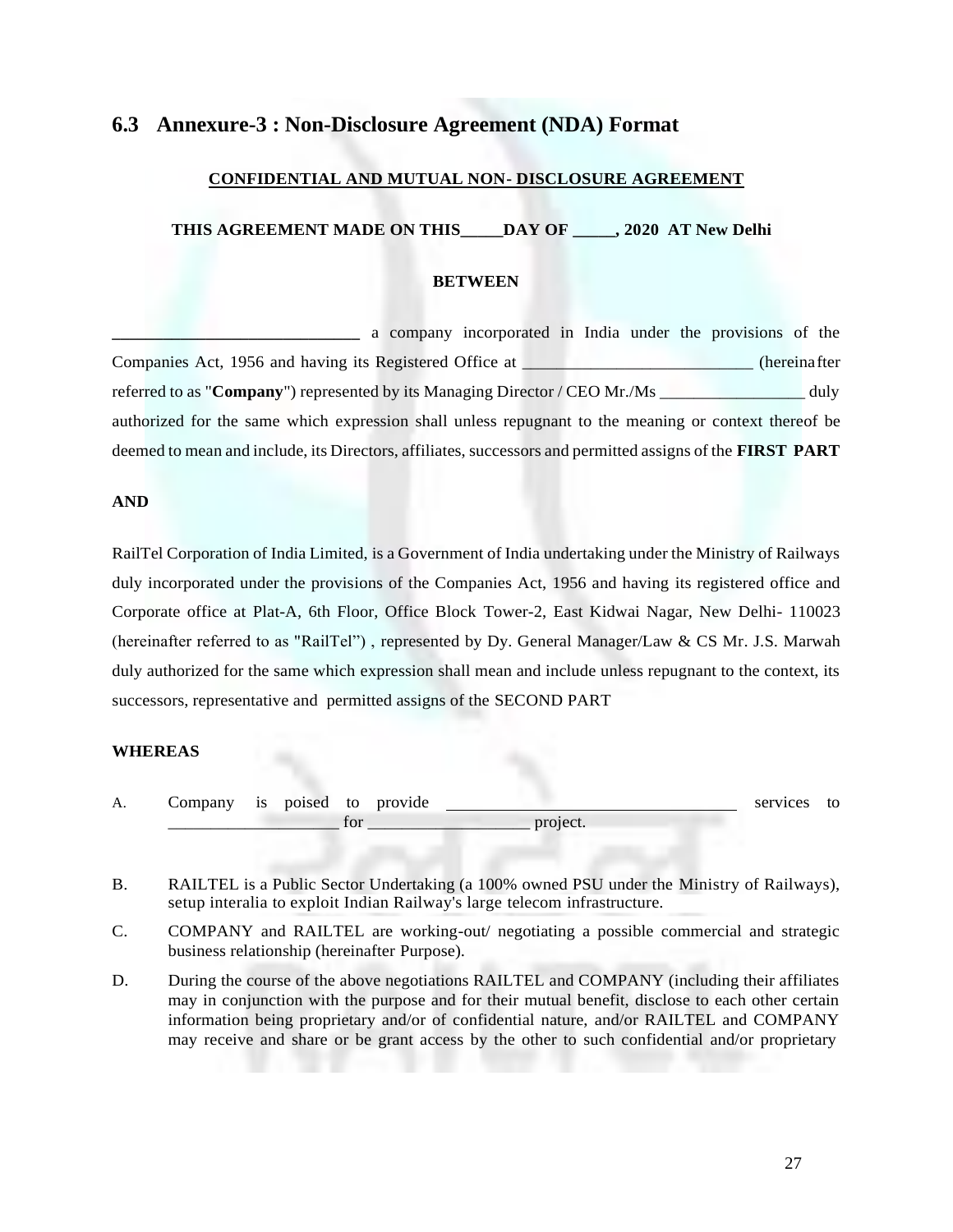information which is considered trade secret, proprietary, confidential and/ or sensitive;

E. The parties and its affiliates wish to ensure the protection and secrecy of their respective confidential information which may be disclosed, received or granted access to by the other party and wish to reduce to writing, their agreement in this respect.

**NOW THEREFORE** in consideration of the mutual promises, covenants and representations recorded herein by the parties hereto and such additional promises and understanding as are hereinafter set forth, the parties agree as follows:

#### 1) Definition

For the purpose of this agreement, the term 'Confidential Information' shall mean and include any information or data of a scientific, technical, commercial or financial nature disclosed by the Disclosing party to the Receiving Party or which is obtained by a party from the other whether in writing, pictorially, in machine readable form, on disc, mail or orally, or by any other means/ modes of disclosure and including without limitation any information contained in any written or printed document, hardware, firmware and software, information related to technology and business activities (including, but not limited to, communication systems, telecommunication, business outlooks, revenue, pricing, trade secrets), computer programs, software (including, without limitations, code, software output, screen displays, file hierarchies and user interfaces), formulas, data, inventions, techniques, technology, know-how, processes, ideas, (whether patentable or not), schematics, specifications, drawings, product designs, product plants, programming, services, strategies, third party confidential information, and corporate and personnel statistics, customer lists (potential or actual) and other customer-related information, supplier information, sales statistics, market intelligence, marketing, business working, operations, parent, subsidiaries, affiliates and other business strategies and other commercial information of a confidential nature.

(a) The party disclosing the Confidential Information is referred herein to as "Disclosing Party" and the party to which such Confidential Information is disclosed is referred to herein as "Recipient Party".

(b)"Affiliate" of the Party shall mean the Company or other person who or which is either controlled by the respective Party or who controls the respective Party or who or which is controlled by same person/ entity who controls the respective Party, either by way of significant shareholding, voting rights or technical collaboration whether directly or indirectly through its affiliate.

2) Neither party shall be required to disclose any particular information (including but not limited to Confidential Information) to the other and disclosure of any such information shall be entirely voluntary and at the sole discretion of the parties and to the extent deemed necessary by it and is not intended to, and shall not, create any contractual or other relationship or obligation of any kind beyond the terms of this Agreement nor any provision or disclosure of information (including but not limited to Confidential Information) as contemplated hereunder, shall be construed as creating, conveying, transferring by one party on the other any rights, license or authority in or to the information provided. The parties hereto shall use the Confidential Information only for the limited purpose of exploring/ finalizing the possible business relationship between the parties hereto and for no other purpose whatsoever.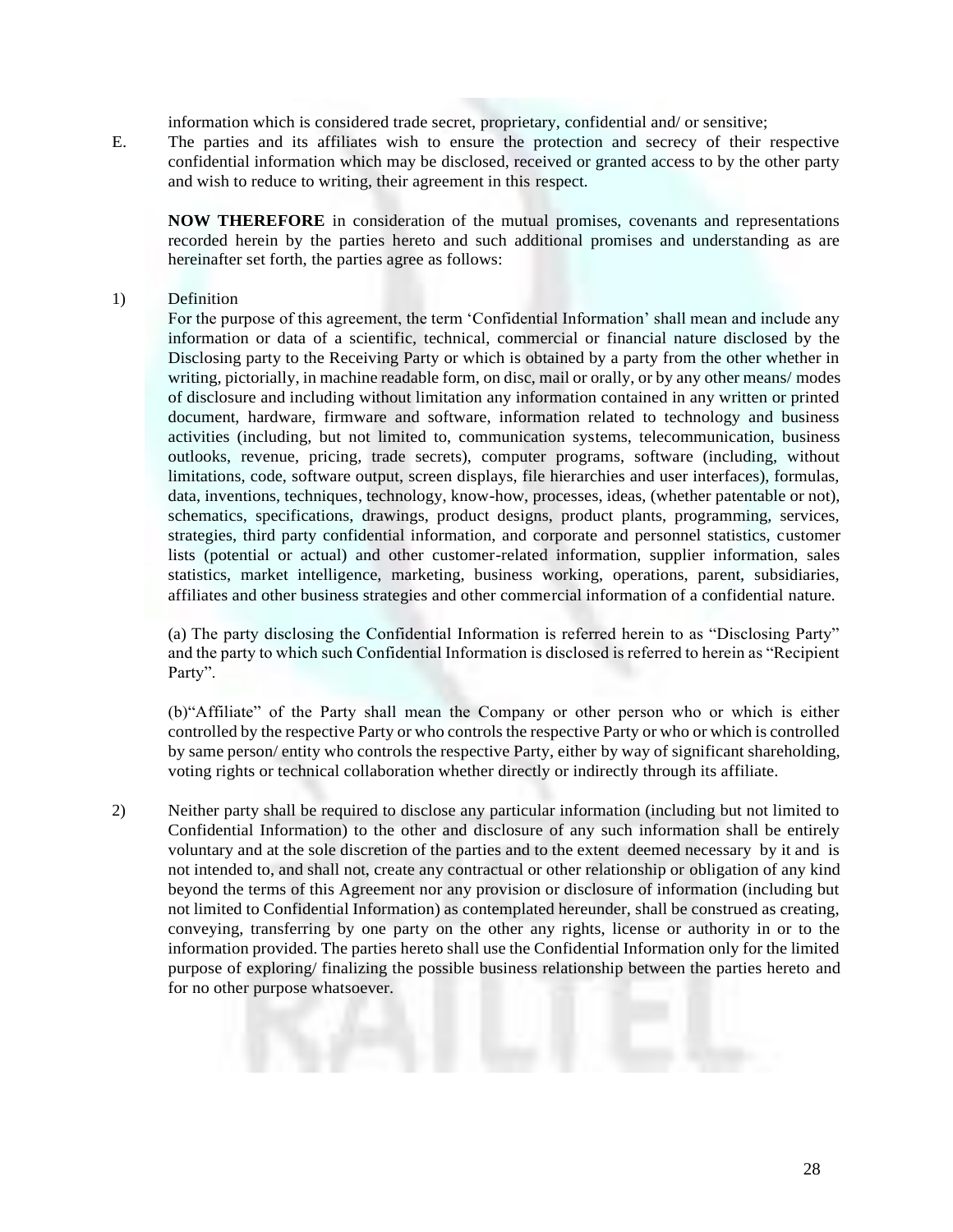- 3) Both the parties acknowledge and understand that any exchange of confidential Information of any nature shall not commit or bind the other to enter into a contract or otherwise and that neither party shall rely on any information provided by the other as a commitment or an inducement to act or not to act in any given manner. Further neither party shall be liable to the other in any manner whatsoever for any decisions, obligation, costs or expenses incurred, changes in business practices, plans, organization, products, services or otherwise of the other, as a result of this Agreement or any exchange of Confidential Information hereunder.
- 4) Both the Parties agrees and undertake to regard and preserve as Confidential Information provided by each to the other or which may be disclosed, received or granted access to by either party or come to the knowledge of either party in any manner in connection with the negotiations for the possible business relationship.
- 5) (a) In maintaining the Confidential Information hereunder both parties agree that they shall not, without first obtaining the written consent of the other, disclose or make available to any person, firm or enterprise, reproduce or transmit, or use (directly or indirectly) for its own benefit or the benefit of others, any Confidential Information save and except that either party may disclose any Confidential Information to its Directors, officers, employees, or advisors on a "need to know" basis to enable them to evaluate such "Confidential Information" in connection with the negotiation for the possible business relationship between the Parties hereto.

(b) Both parties shall ensure that the said employee(s) and  $\prime$  or the said person(s) shall maintain confidentiality with regard to the disclosed Confidential Information, if any, and shall issue suitable instructions and/or get suitable written undertakings or agreements executed to binds its employees and/or the said person(s) to the same obligations of confidence and safeguarding as the parties hereto and to adhere to the confidentiality/ non disclosure terms contained in this Agreement.

(c) Save and except for the purposes mentioned in clause (a) above both parties further agree that neither party will part with/ disclose any "Confidential Information" received by it to any other person directly or indirectly nor make copy(s) or reproduce in any way (including without limitation store in any computer or electronic system any written material/ documents containing "Confidential Information" and such written material/ documents will be retained under strict confidentiality by the receiving party.

(d) Both parties further agree that the confidential information which may pertain to or touch upon any regulatory aspects and/or dealings of either party with any statutory / government/ related agencies/ bodies, whether the said information is received verbally or in writing, will not be disclosed in any manner, either directly or indirectly, to any other persons except to its Directors, employees or advisors on a strictly 'need to know' basis.

(e) Both parties further agree to exercise the same degree of care that it exercises to protect its own Confidential Information of a like nature from unauthorised disclosure, but in no event shall a less than reasonable degree of care be exercised by either party.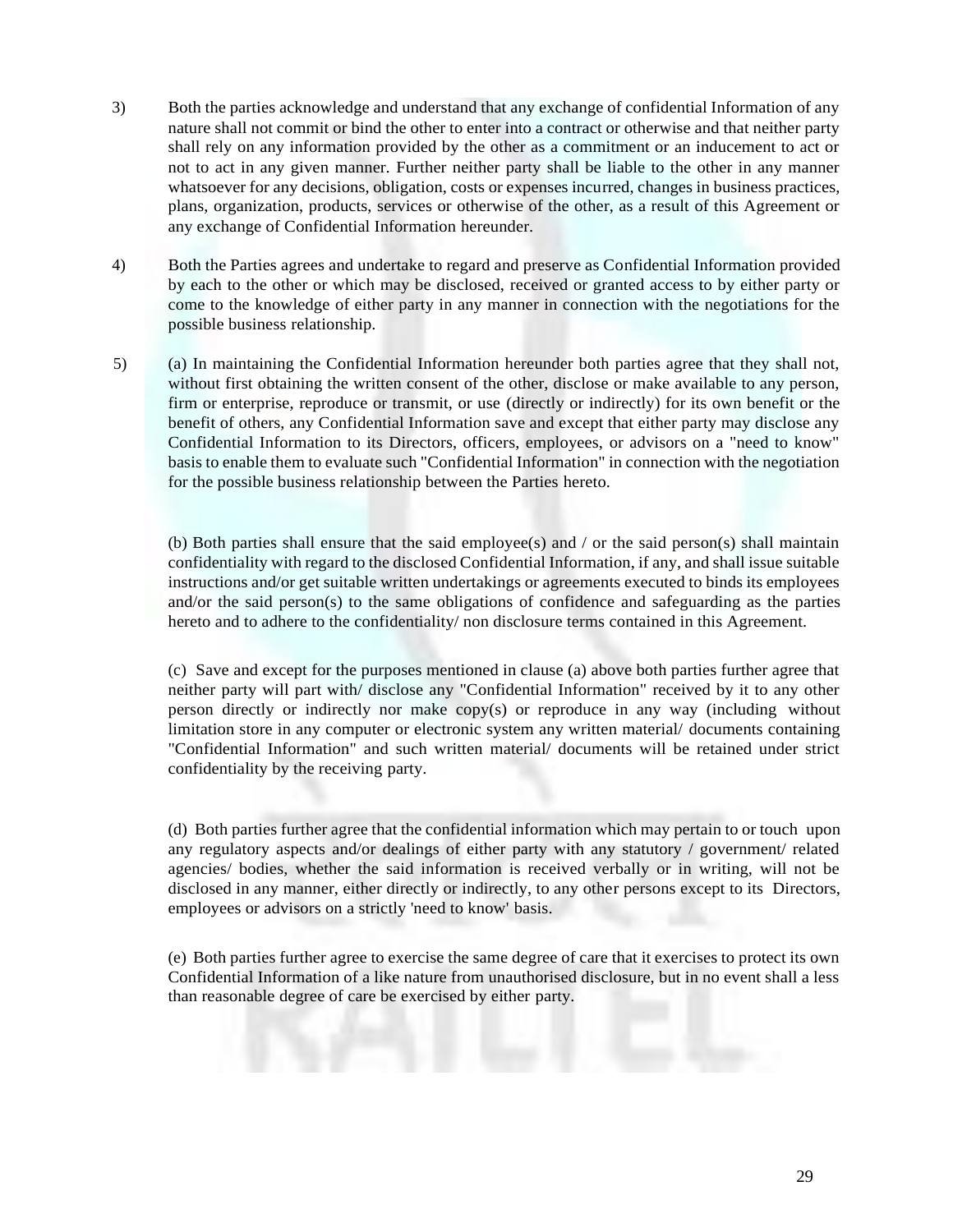6) It is mutually acknowledged and agreed that information shall not be considered "Confidential Information" to the extent, that such information : (a) at the time of disclosure was in the public domain or (b) is already known to the receiving party free of any confidentiality obligation at the time it is obtained from other party; or (c) after disclosure is or becomes publicly known or available through no wrongful act of the receiving party; or (d) is rightfully received from a third party without restriction or (e) is approved for release, disclosure, dissemination or use by written authorization from the Disclosing Party; or (f) is required to be disclosed pursuant to a requirement of a governmental agency or law so long as the parties provide each other with timely prior written notice of such requirement and provide all reasonable co-operation in regard to taking protective action against such disclosure requirement; or  $(g)$  is disclosed after expiry of 5 (five) years from the date of expiry or earlier termination of this agreement.

However, before any party discloses any Confidential Information under clause 6, either party (to the extent permitted by law) uses its best endeavour to:

- (a) inform other party of any circumstances and the information that will be disclosed
- (b) give the other party a copy of a legal opinion indicating that disclosure is necessary
- (c) consult with the other party as to possible steps including without limitation, protective orders or other appropriate remedy to avoid or limit disclosure and take those steps where they would not result in significant adverse consequences to the other party and
- (d) gain assurances as to the confidentiality from the body to whom the information is to be disclosed.

If either party is unable to inform the other party before confidential information is disclosed it will (to the extent permitted by law) inform the other party of the full circumstances of the disclosure and information that has been disclosed immediately after disclosure.

- 7) Both parties further agree and undertake not to disclose the information marked "Confidential Information" of the other to their agents or contractors without prior written approval from the other and without having first obtained from each agent or contractor a separate written agreement or undertaking binding them to the same obligations of confidence and safeguarding.
- 8) The parties further recognize that it may be necessary or appropriate for COMPANY to disclose Confidential Information to other Group Companies not named herein. For this purpose, COMPANY guarantees the observance and proper performance of other Group Company to whom Confidential Information is disclosed as above, of the terms and conditions of this agreement.
- 9) Both parties further agree to indemnify and keep indemnified each other against all actual loss and damage which the Disclosing Party may suffer as a result of any breach of this agreement by the Recipient Party of the Confidential Information. Provided always that
	- a. the Disclosing Party shall forthwith give written notice to the recipient Party of the loss and damage; and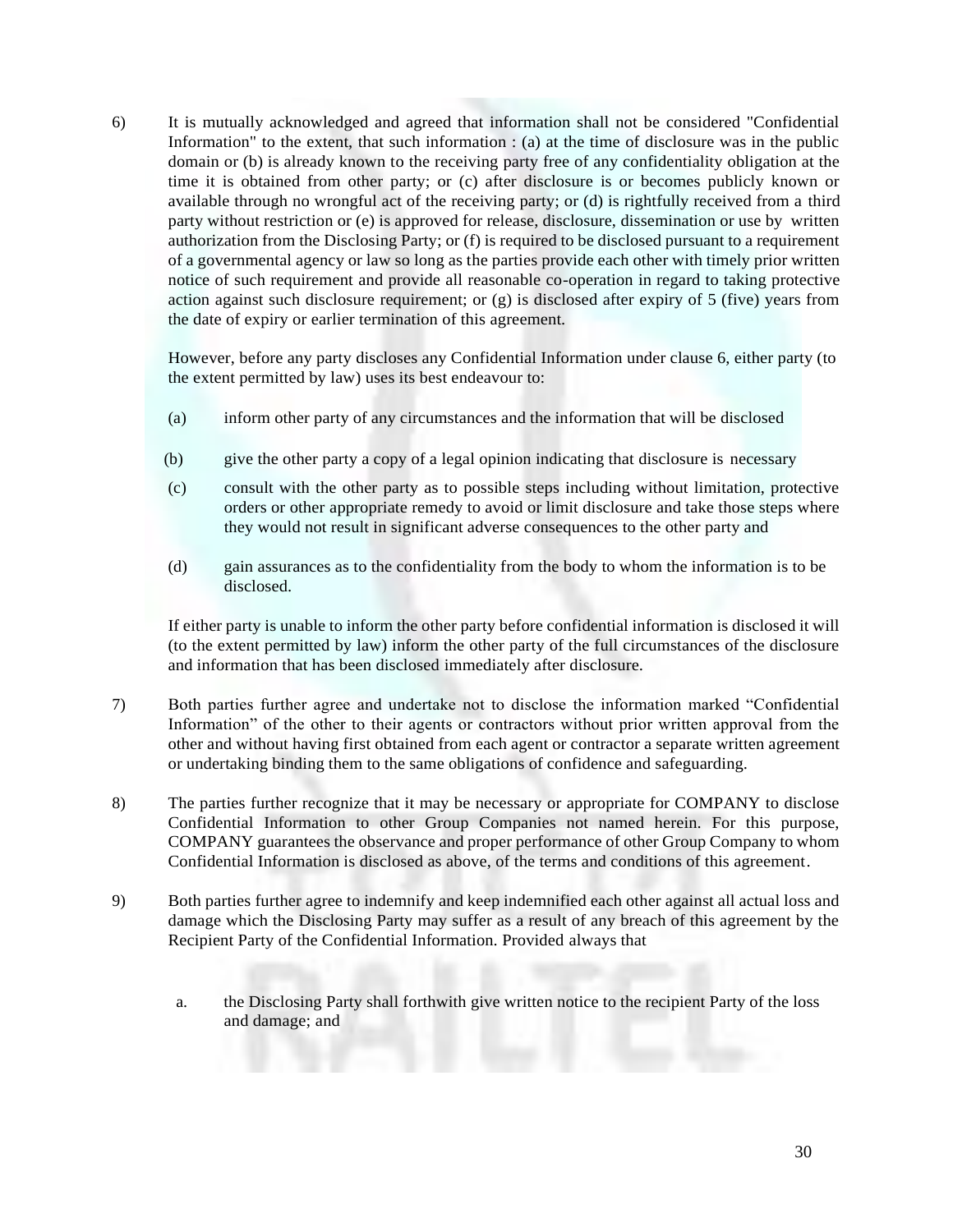- b. the Recipient Party shall be furnished with satisfactory documentary evidence of such actual loss and damage.
- 10) Both parties further agree that upon termination/ expiry of this Agreement or at any time during its currency, at the request of the Disclosing Party the Recipient Party shall promptly (and in any case, within 15 days of request), deliver to the Disclosing Party all copies of the Confidential Information in its possession or under its direct or indirect control or shall destroy all memoranda, notes and other writings prepared by the recipient party or its affiliates, Directors, officers, employees or advisors to the extent the same are based on the confidential information with a written statement to the effect that upon such return the Receiving Party has not knowingly retained in its possession or under its control, either directly or indirectly, any Information or copies of such (other than Confidential Information embedded in the Receiving Party's records).

The confidentiality obligations set out herein above shall survive any such return or destruction of Information. Further The provisions setout herein above shall not apply to copies of electronically exchanged Information made as a matter of routine information technology backup and to Information or copies thereof which must be stored by the receiving Party, its Affiliates or its advisers according to provisions of mandatory law, provided that such Information or copies thereof shall be subject to an indefinite confidentiality obligation according to the terms and conditions set forth herein.

- 11) Both parties acknowledge that the confidential information coming to the knowledge of the other may relate to and/or have implications regarding the future strategies, plans, business activities, methods, processes and or information of the parties which afford them certain competitive and strategic advantage. Accordingly neither party will use the confidential information or strategies, plans, business activities, methods, process, information, and /or competitive and strategic advantage to the other.
- 12. Each party understands that the other party may currently or in the future be developing information internally, or receiving information from third parties that may be similar to the "confidential Information" Accordingly, nothing in this agreement will be construed as a representation or inference that either party will not develop products, or have products developed for it, or enter into joint ventures, alliances, or licensing arrangements that, without violation of this agreement, compete with the products or systems embodying the "confidential Information".
- 13. Except as specifically provided herein, disclosure of confidential information by either party pursuant hereto shall not be deemed to grant to the Recipient party, any rights, interest or property in such confidential information and accordingly both parties agree that they will not directly or indirectly claim or submit any application for grant of any patent, copyright, design right or other intellectual property Rights in, to or on the basis of the confidential information.
- 14. The parties hereto acknowledge and agree that in the event of a breach or threatened breach by the other of the provisions of this Agreement, the party not in breach will have no adequate remedy in money or damages and accordingly notwithstanding anything contained in clause 18 hereof, the party not in breach shall be entitled to injunctive relief against such breach or threatened breach by the party in breach : provided , however, no specification in this confidentiality Agreement of a specific legal or equitable remedy shall be construed as a waiver or prohibition of any other legal or remedies in the event of a breach or threatened breach of this Agreement and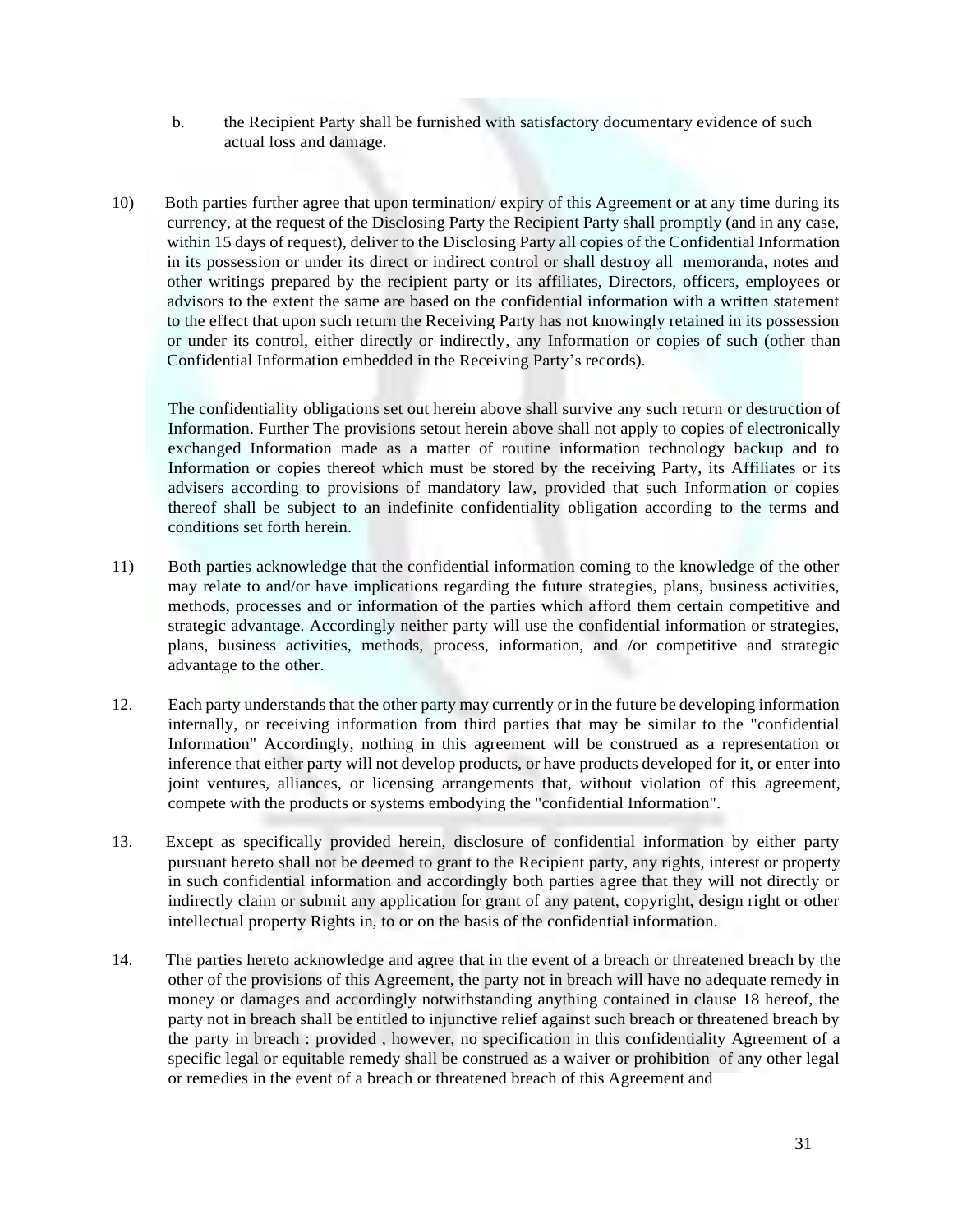the remedies specified herein shall be in addition to all other reliefs and remedies available to the parties under prevailing laws.

- 15. No failure or delay be either party in exercising or enforcing any right, remedy or power hereunder shall operate as a waiver thereof, nor shall any single or partial exercise or enforcement of any right, remedy or power preclude any further exercise or enforcement of any right, remedy or power preclude any single or partial exercise or enforcement thereof or the exercise or enforcement of any of any other right, remedy or power.
- 16. Each Party acknowledges that the other Party makes no representation or warranty as to the accuracy or completeness of any of the Information furnished by or on its behalf. Only those representations and warranties which are made in a final definitive agreement relating to the purpose of the disclosure of the Information will have legal effect.

Each party represents and warrants to the other that it is a corporation duly organised and validly existing in the jurisdiction of its incorporation. Each party represents that it has full corporate power and authority to enter into this Agreement and to do all things necessary for the performance of this Agreement. The Disclosing Party warrants that the Confidential Information has not been provided in breach of any other agreements having legal binding of any nature with the third party(s).

Unless documented and agreed otherwise in respect of any individual disclosure of Confidential Information, each party warrants that it will use its best endeavors to ensure that any Confidential Information it discloses or it intends to disclose to the other party under the provisions of this agreement is complete and accurate but PROVIDED ALWAYS that the disclosing party has exercised such best endeavors:

The parties acknowledge that:

- (a) such Confidential Information as is disclosed by the Disclosing party under this Agreement is accepted by the Receiving Party it at its own risk; and
- (b) it releases the Disclosing party from all claims, actions and suits in relation to such Confidential Information (including its use under this Agreement).
- 17. This agreement will be governed by the laws of India and jurisdiction shall be exclusively vested in the courts at New Delhi, India only.
- 18. If any matter arises between the parties about this agreement then the parties shall meet to discuss the matter and shall negotiate in good faith to endeavour to resolve the matter arising the matter however.

a. If any matter arising has not been resolved by the parties within thirty (30) days after the date the party raising the matter gave notice of it to the other party: then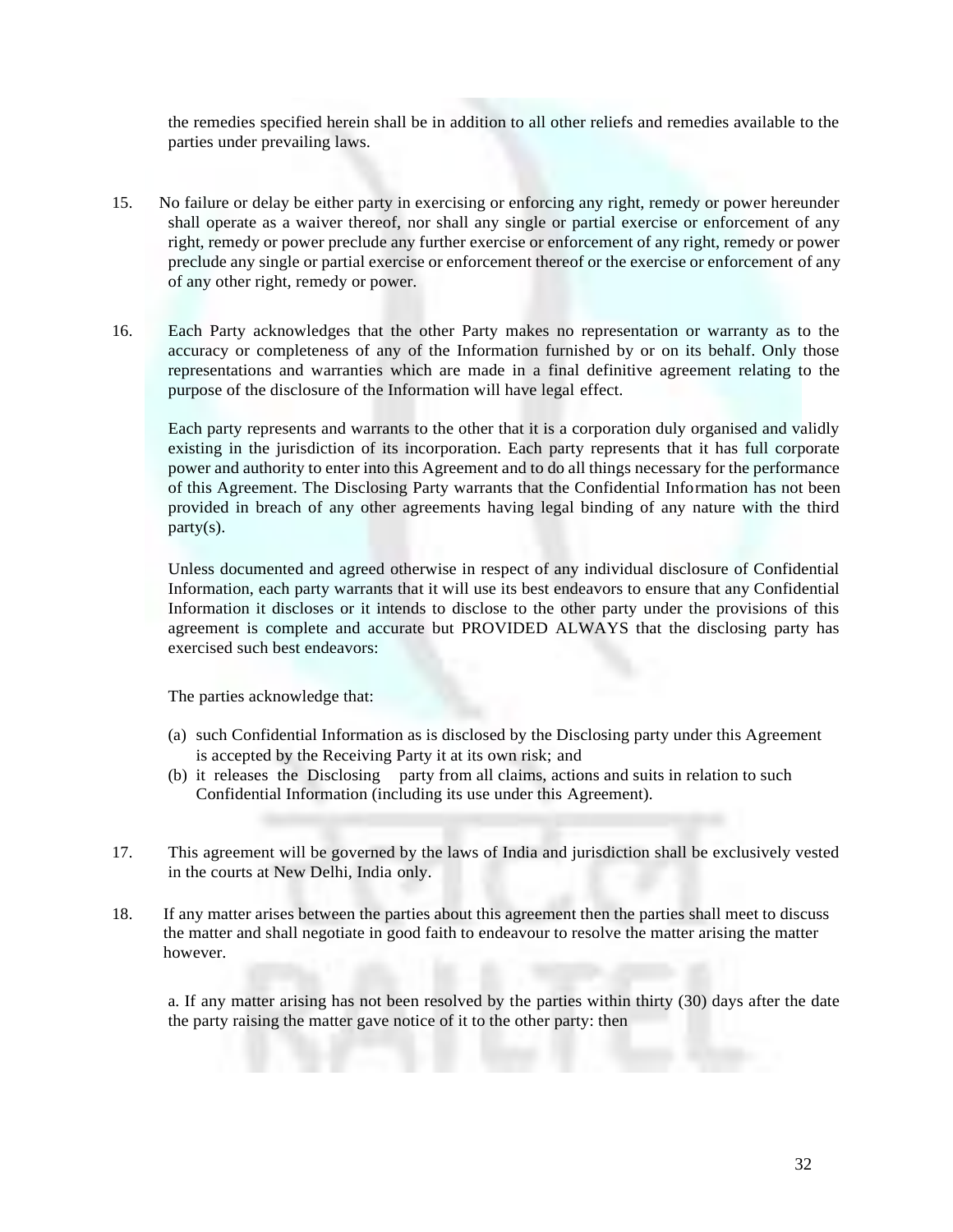b. the matter shall be submitted by either party to Arbitration. Arbitration shall be held in New Delhi, India. The arbitration shall be conducted as per the provisions of Indian Arbitration and Conciliation Act 1996 and any statutory modification or re-enactment thereof.

c. Each party to the dispute shall appoint one Arbitrator each and the two Arbitrators shall appoint the third or the presiding Arbitrator. The arbitration proceedings shall be conducted in the English language. The courts of law at New Delhi, India alone shall have the jurisdiction. The arbitration award shall be final and binding upon the parties and judgement may be entered thereon, upon the application of either party to a court having jurisdiction.

d. Each party shall bear the cost of preparing and presenting its case, and the cost of arbitration, including fees and expenses of the arbitrators, shall be shared equally by the parties unless the award otherwise provides.

- 19. This agreement shall not be assignable or transferable by either party without the written consent of the other party.
- 20. No license to a Party hereto, under any trademark, patent, copyright or any other intellectual property right, is either granted or implied by the conveying of Information to such party.
- 21. This agreement shall remain valid for a period of 3 (three) years from the date of execution of this Agreement which term may be extended by mutual consent in writing of both the parties. This agreement may be terminated by either party by giving 30 (thirty) days notice in writing to the other party without assigning any reason whatsoever. However, the obligations of each party hereunder shall survive the termination or earlier determination or expiry of this Agreement and shall continue and be binding upon the parties irrespective of whether the discussion between the parties materialize into a specific understanding/business relationship or not for a further period of 5 (five) years after termination / expiry of the Agreement.
- 22. All notices required by this Agreement shall be in writing, and shall be personally delivered, sent by registered post or by commercial courier, addressed as follows:

To Company: Mr/Ms

\_\_\_\_\_\_\_\_\_\_\_\_\_\_\_\_\_\_\_\_\_\_\_\_\_\_\_\_ \_\_\_\_\_\_\_\_\_\_\_\_\_\_\_\_\_\_\_\_\_\_\_\_\_\_\_\_ \_\_\_\_\_\_\_\_\_\_\_\_\_\_\_\_\_\_\_\_\_\_\_\_\_\_\_\_

To RAILTEL: Attn: Mr. J. S. Marwah **RailTel Corporation of India Limited,** Plat-A, 6th Floor, Office Block Tower-2, East Kidwai Nagar, New Delhi- 110023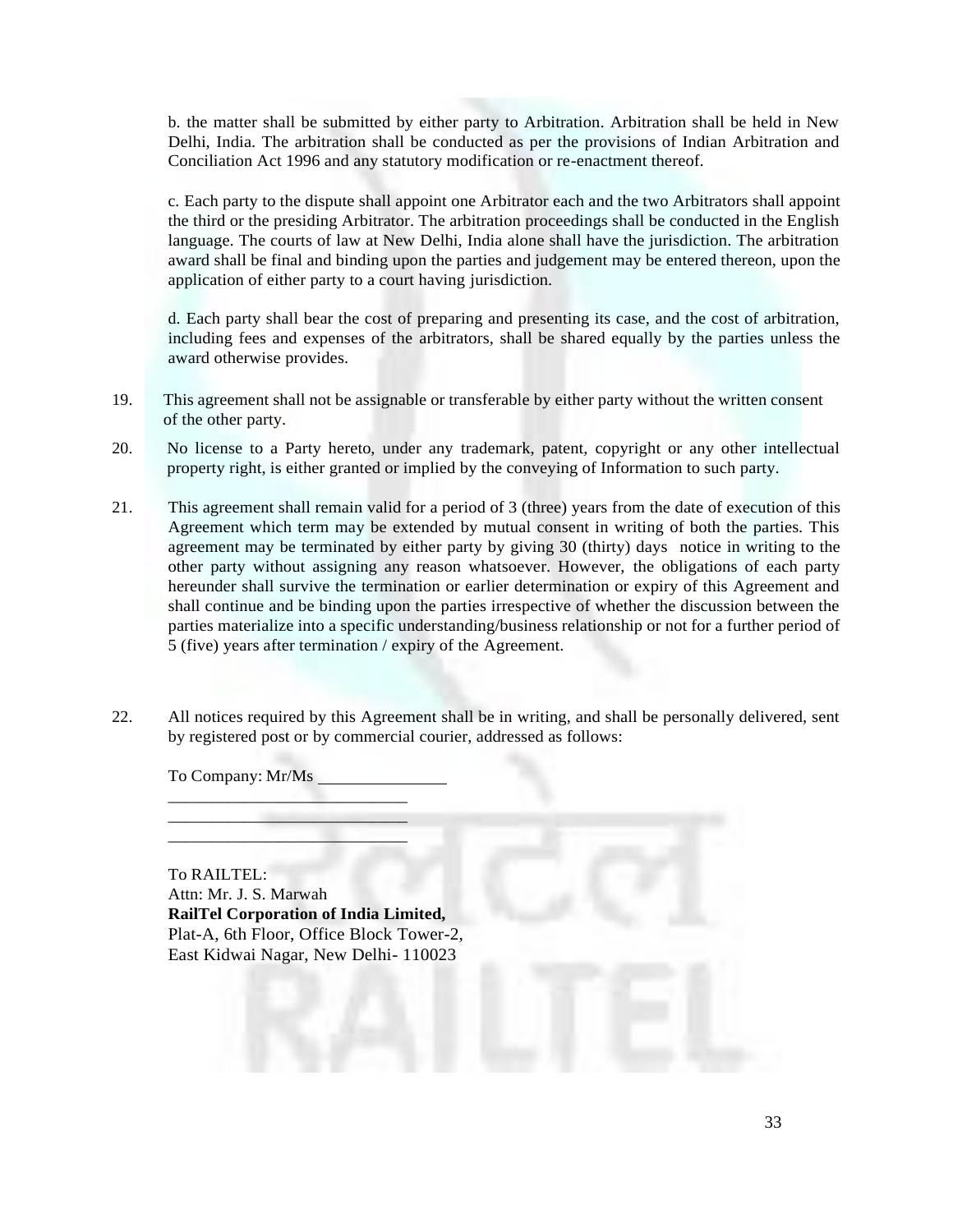Nothing in this provision shall be construed to prohibit communication by more expedient means, such as by telephone or facsimile transmission, to accomplish timely communication. However, to constitute effective notice, written confirmation of a telephone conversation or an original of

facsimile transmission must be sent by registered post, by commercial carrier, or hand-delivered. Each party may change the address by written notice in accordance with this paragraph. Notices delivered personally shall be deemed communicated as of actual receipt; mailed notices shall be deemed communicated as of four days after mailing, unless such date is a date on which there is no mail service. In that event communication is deemed to occur on the next mail service day.

- 23. This agreement supersedes all prior discussions and writings with respect to the confidential information and constitutes the entire Agreement between the parties with respect to the subject matter hereof and no modifications of this Agreement or waiver of the terms and conditions hereof shall be binging upon either of the parties hereto, unless approved in writing by an authorizes representative of each party. In the event that any of the provisions of this Agreement shall be held by court or other Tribunal of competent jurisdiction to be unenforceable, the remaining portions hereof shall remain in full force and effect and this Agreement shall be interpreted and construed accordingly.
	- 24. This Agreement is executed in duplicate, each of which shall be deemed to be the original and both when sent together shall be deemed to form one and single document.

**IN WITNESS WHEREOF**, the parties hereto have duly executed this Agreement as of the date and year written above.

| For $_{-}$       | For RailTel Corporation of India Ltd. |
|------------------|---------------------------------------|
|                  |                                       |
| Sign<br>$\sim 1$ | Sign:                                 |
| Name:            | Name: J.S. Marwah                     |
| Title            | : JGM /Law & CS<br>Title              |
|                  |                                       |
|                  |                                       |
|                  |                                       |
|                  |                                       |
|                  |                                       |
|                  |                                       |
|                  |                                       |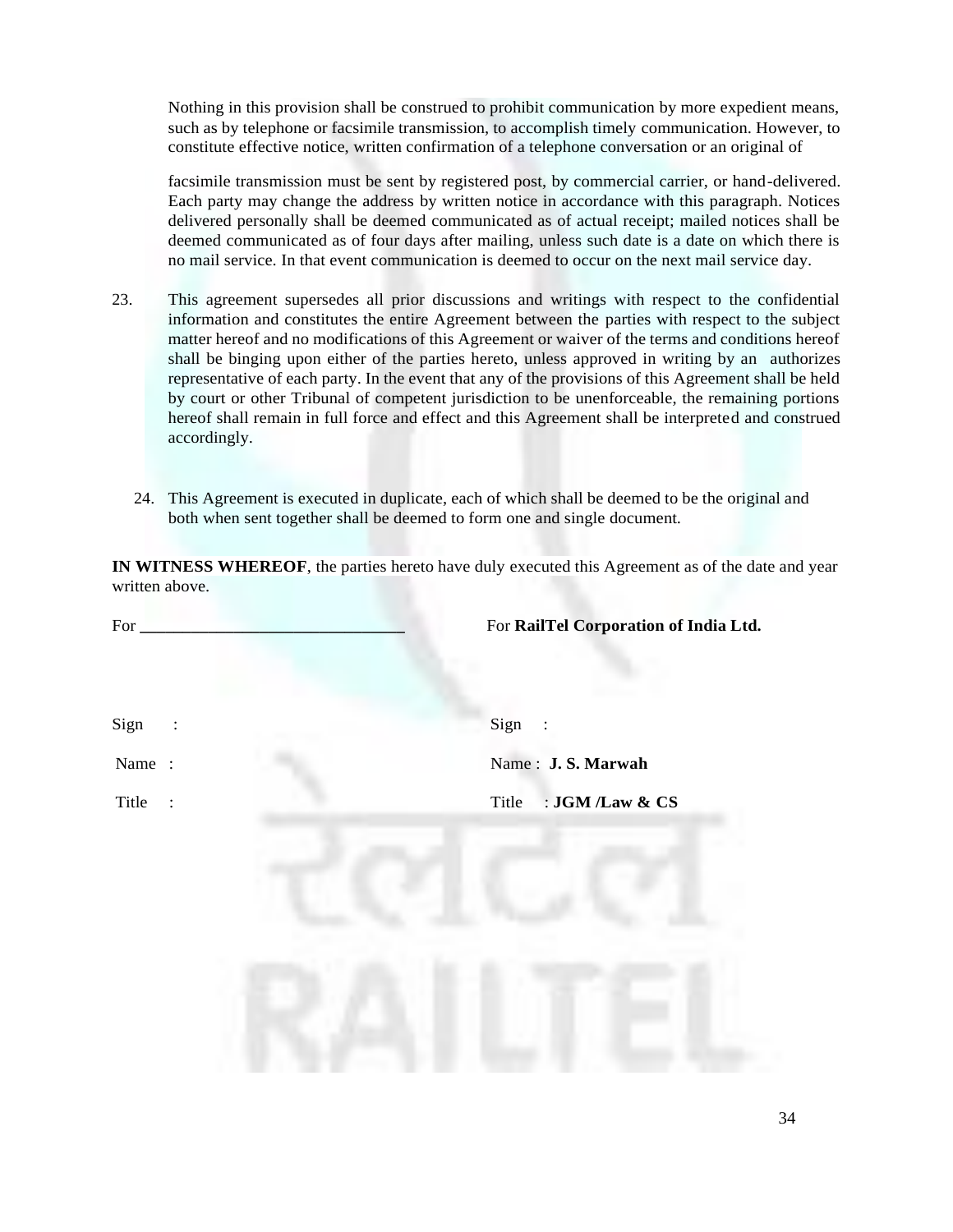#### **6.4 Annexure-4 Performance Bank Guarantee Format GURANTEE BOND FOR SECURITY DEPOSIT**

( On Stamp Paper of Rs. One Hundred)

(To be used by approved Scheduled Banks)

1. In consideration of the RailTel Corporation of India Limited, having its registered and corporate office at Plat-A, 6th Floor, Office Block Tower-2, East Kidwai Nagar, New Delhi- 110023 and Corporate office at Plot No. 143, Institutional Area, Sector – 44, Gurgaon-122003, Haryana (Herein after called "RailTel") having agreed to exempt <indicate the name and address of the contractor>………………………………………………………………….. (Hereinafter called " the said Contractor(s)") from the demand, under the terms and conditions of an Agreement No. ………………………………… dated …………… made between ……………………………………… and …………………………….. for ( hereinafter called " the said Agreement") of security deposit for the due fulfillment by the said Contractor (s) of the terms and conditions contained in the said Agreement, or production of a Bank Guarantee for Rs. ………….. ( Rs. ………….. only). We, …………………………………< indicate the name, address, telephone and fax numbers of the Bank> ( hereinafter referred to as " the Bank") at the request of the said Contractor(s) do hereby undertake to pay RailTel an amount not exceeding Rs. ……………. against any loss or damage caused to or suffered or would be caused to or suffered by RailTel by reason of any breach by the said Contractor(s) of any of the terms or conditions contained in the said Agreement.

- 2. We, ……………………………………………………………. <indicate the name of the Bank> do hereby undertake to pay the amounts due and payable under this Guarantee without any demur, merely on demand from RailTel stating that the amount is claimed is due by way of loss or damage caused to or would be caused to or suffered by RailTel by reason of breach by the said Contractor(s) of any of terms or conditions contained in the said Agreement or by reason of the failure of the said Contractor(s) to perform the said Agreement. Any such demand made on the Bank shall be conclusive as regards the amount due and payable by the Bank under this guarantee. However, our liability under this guarantee shall be restricted to an amount not exceeding Rs. ………………………
- 3. We, ……………………………………….. <indicate the name of the Bank> undertake to pay to RailTel any money so demanded notwithstanding any dispute or disputes raised by the said Contractor(s) / Supplier(s) in any suit or proceedings pending before any court or Tribunal relating thereto our liability under this present being, absolute and unequivocal.

The payment so made by us under this Bond shall be a valid discharge of our liability for payment there under and the said Contractor(s) / Supplier(s) shall have no claim against us for making such payment.

We, …………………………………………. <indicate the name of the Bank> further agree that the Guarantee herein contained shall remain in full force and effect during the period that would be taken for the performance of the said Agreement and that it shall continue to be enforceable till all the dues of RailTel under or by virtue of the said Agreement have been fully paid and its claims satisfied or discharged or till RailTel certifies that the terms and conditions of the said Agreement have been fully and properly carried out by the said Contractor(s) and accordingly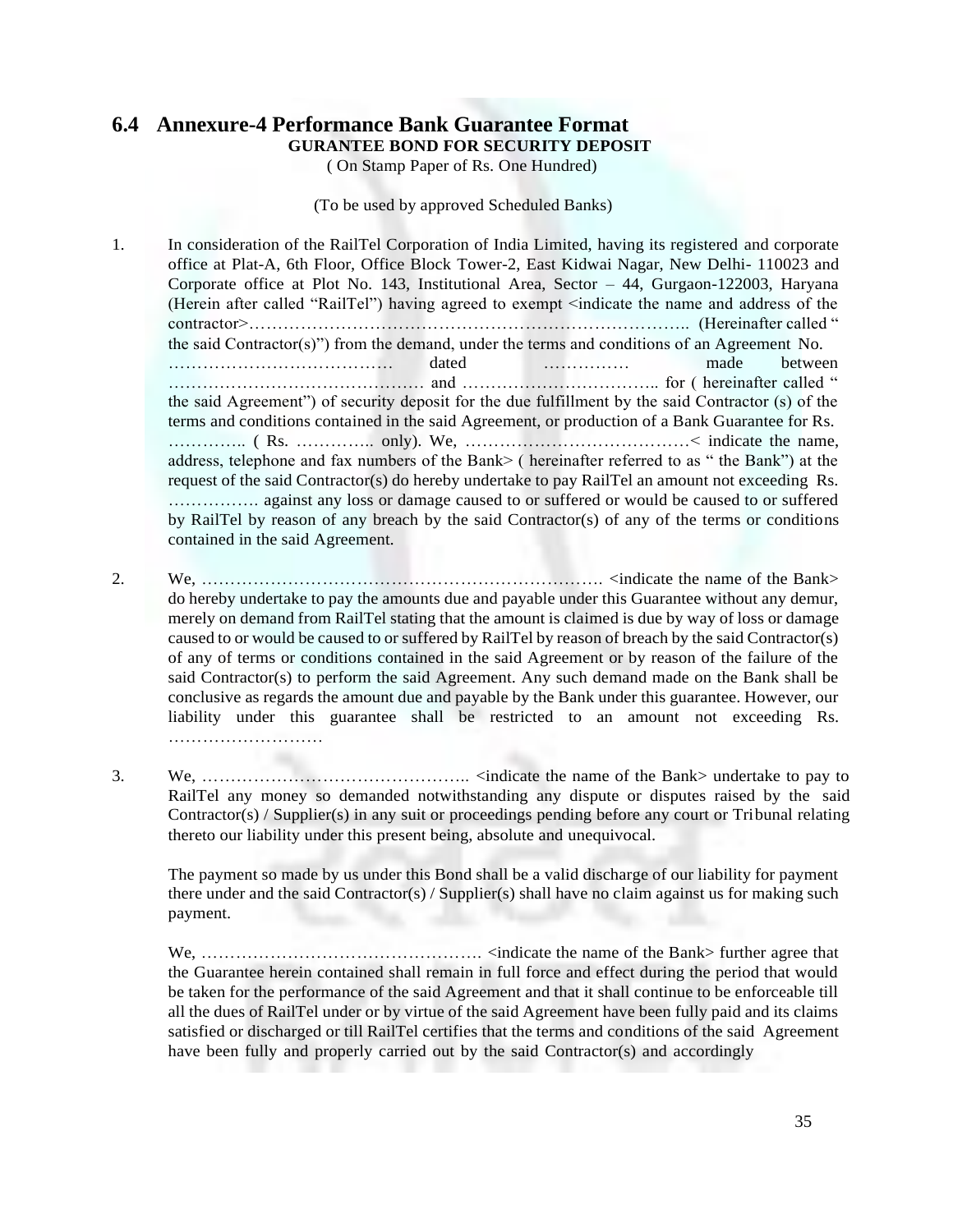discharges this Guarantee. Unless a demand or claim under the Guarantee is made on us in writing on or before the ……. (1) ……………………. We shall be discharged from all liability under this Guarantee thereafter.

We,………………………………………………………………………………. <indicate the name of Bank> further agree with RailTel that RailTel shall have the fullest liberty without our consent and without affecting in any manner our obligations hereunder to vary any of the terms and conditions of the Agreement or to extend time of to postpone for any time or from time to time any of the powers exercisable by the RailTel against the said contractor(s) and to forbear or enforce any of the terms and conditions relating to the said Agreement and we shall not be relieved from our liability by reason of any such variation, or extension to the said Contractor(s) or for any forbearance, act or omission on the part of RailTel or any indulgence by RailTel to the said Contractor(s) or by any such matter or thing whatsoever which under the law relating to sureties would, but for this provision, have effect of so relieving us.

A separate advice of the BG will invariably be sent by the BG issuing bank to the RailTel's bank through Structured Financial Messaging System (SFMS) and only after this the BG will become acceptable to RailTel. It is therefore, in own interest of the bidder to obtain RailTel's IFSC code, its branch and address and advise these particulars to the BG issuing bank and request them to send advice of BG through SFMS to RailTel's bank.

This Guarantee will not be discharged due to the change in the Constitution of the Bank or the said Contractor(s) and/or the Supplier(s).

We, <indicate the name of Bank>, lastly undertake not to revoke this Guarantee during its currency except with the previous express consent of RailTel in writing.

|                | Dated the     | day of                                                                 | 2020 for                                           |
|----------------|---------------|------------------------------------------------------------------------|----------------------------------------------------|
|                |               |                                                                        |                                                    |
|                |               |                                                                        | <indicate bank="" name="" of="" the=""></indicate> |
| <b>Witness</b> |               |                                                                        |                                                    |
| 1.             | Signa<br>ture |                                                                        |                                                    |
|                | Nam<br>e      |                                                                        |                                                    |
| 2.             | Signa<br>ture |                                                                        |                                                    |
|                | Nam           |                                                                        |                                                    |
|                | e             |                                                                        |                                                    |
|                |               | <b>NOTE:</b> The Guarantee shall be valid for a period of Three years. |                                                    |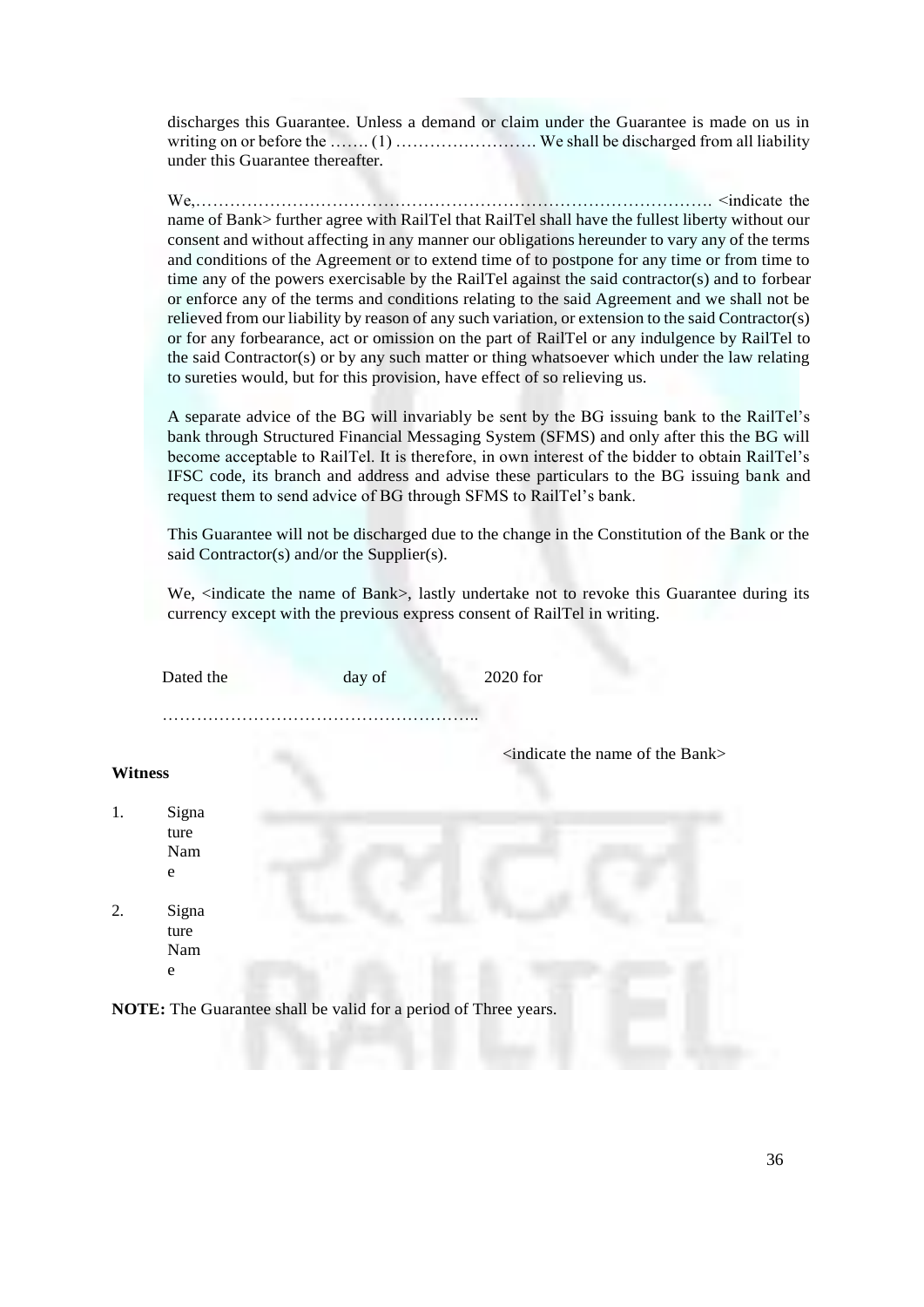#### **6.5** : Annexure 5

#### **(to be on company letter head)**

Offer Reference No: RailTel/EOI/DNM/2018-19/IT-ICT Partner/479 Date: 18/3/2020

EoI In-charge, RailTel RailTel Address,

Dear Sir,

#### **Sub: Declaration on Indemnification**

We, undersigned, offer to empanel our organization as a Business Partner in conformity with the Terms and conditions of the EoI. As per clause no. 2.3 of the EOI, we hereby undertake to fulfil regulatory compliances and License for the services being offered and in this regard, we indemnify RailTel against non-compliance on our part.

Date: Signature with seal –

(In the box)

Name:

Designation: